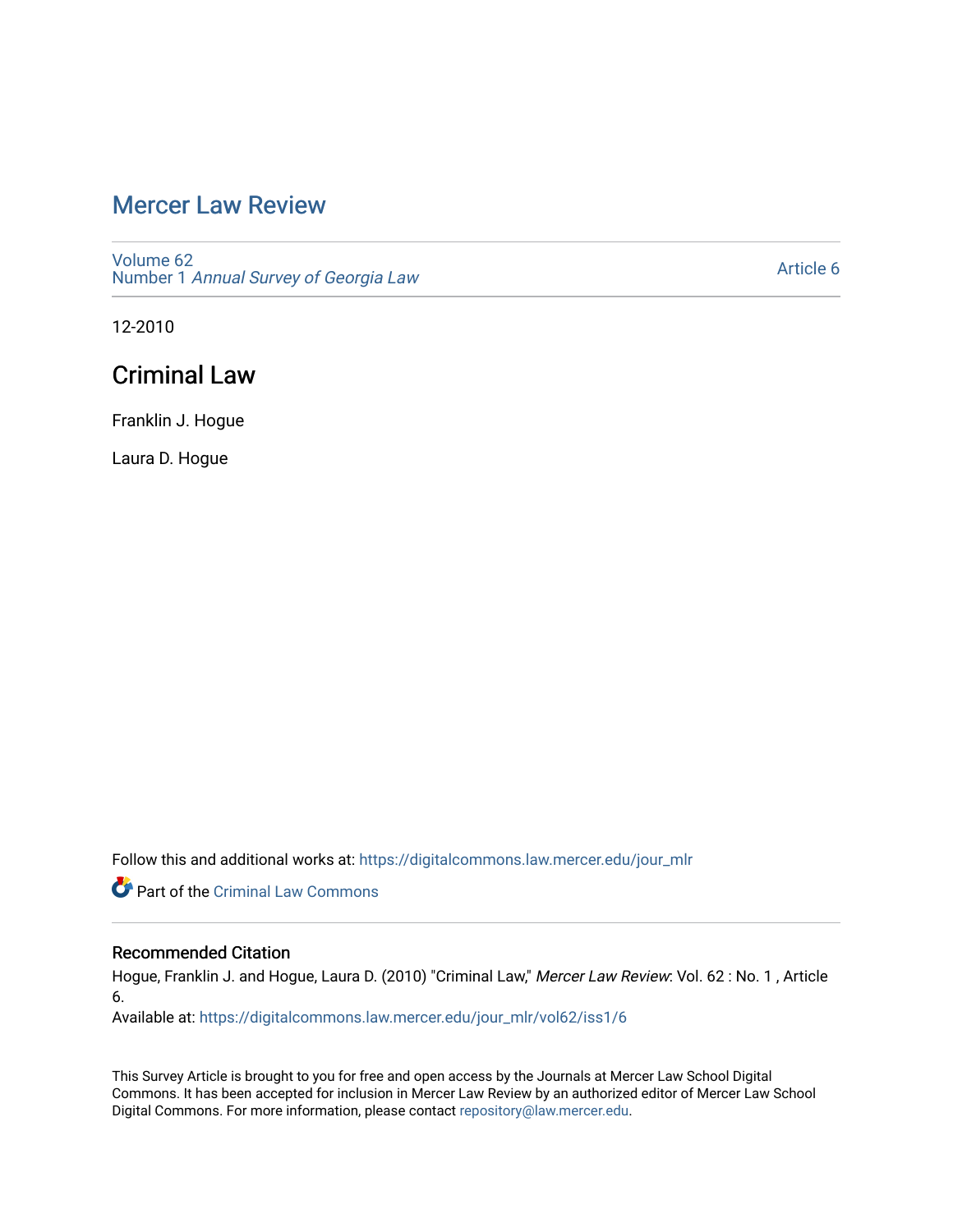# **Criminal Law**

## **by Franklin J. Hogue\* and Laura D. Hogue"**

#### I. INTRODUCTION

This year we selected a small number of significant cases and amendments to Georgia criminal law on which to focus this Survey.<sup>1</sup> This narrower focus allows slightly more in-depth treatment within the space limitations and may be more useful, so we hope, to practicing trial lawyers in the ever-changing area of criminal law.

#### II. PRETRIAL ISSUES

#### *A. Right to Counsel*

In 2002 in *Alabama v. Shelton,'* the Supreme Court of the United States mandated that the right to counsel, guaranteed **by** the Sixth

**<sup>\*</sup>** Partner in the law firm of Hogue **&** Hogue, LLP, Macon, Georgia. Faculty, National Criminal Defense College; Adjunct Faculty, Mercer University, Walter F. George School of Law. Atlanta Christian College (BA, magna cum laude, **1980);** Emmanuel School of Religion (M.A., summa cum laude, **1983);** Georgia State University (MA., summa **cum** laude, **1988);** Mercer University, Walter F. George School of Law **(J.D., cum** laude, **1991).** Member, State Bar of Georgia; Past-President, Macon Association of Criminal Defense Lawyers; Georgia Association of Criminal Defense Lawyers; Member, National Association of Criminal Defense Lawyers.

**<sup>\*\*</sup>** Partner in the law firm of Hogue **&** Hogue, LLP, Macon, Georgia. Faculty, National Criminal Defense College; Adjunct Faculty, Mercer University, Walter F. George School of Law; Adjunct Faculty, Columbus College. Columbus College (B.A., cum laude, **1986);** Mercer University, Walter F. George School of Law **(J.D.,** magna cum laude, **1991).** Member, State Bar of Georgia; Chair, Amicus Committee, Georgia Association of Criminal Defense Lawyers; Macon Association of Criminal Defense Lawyers.

**<sup>1.</sup>** For analysis of Georgia criminal law during the prior survey period, see Franklin **J.** Hogue, *Criminal Law, Annual Survey of Georgia* Law, **61** MERCER L. REV. **79 (2009).**

<sup>2.</sup> **535 U.S.** 654 (2002).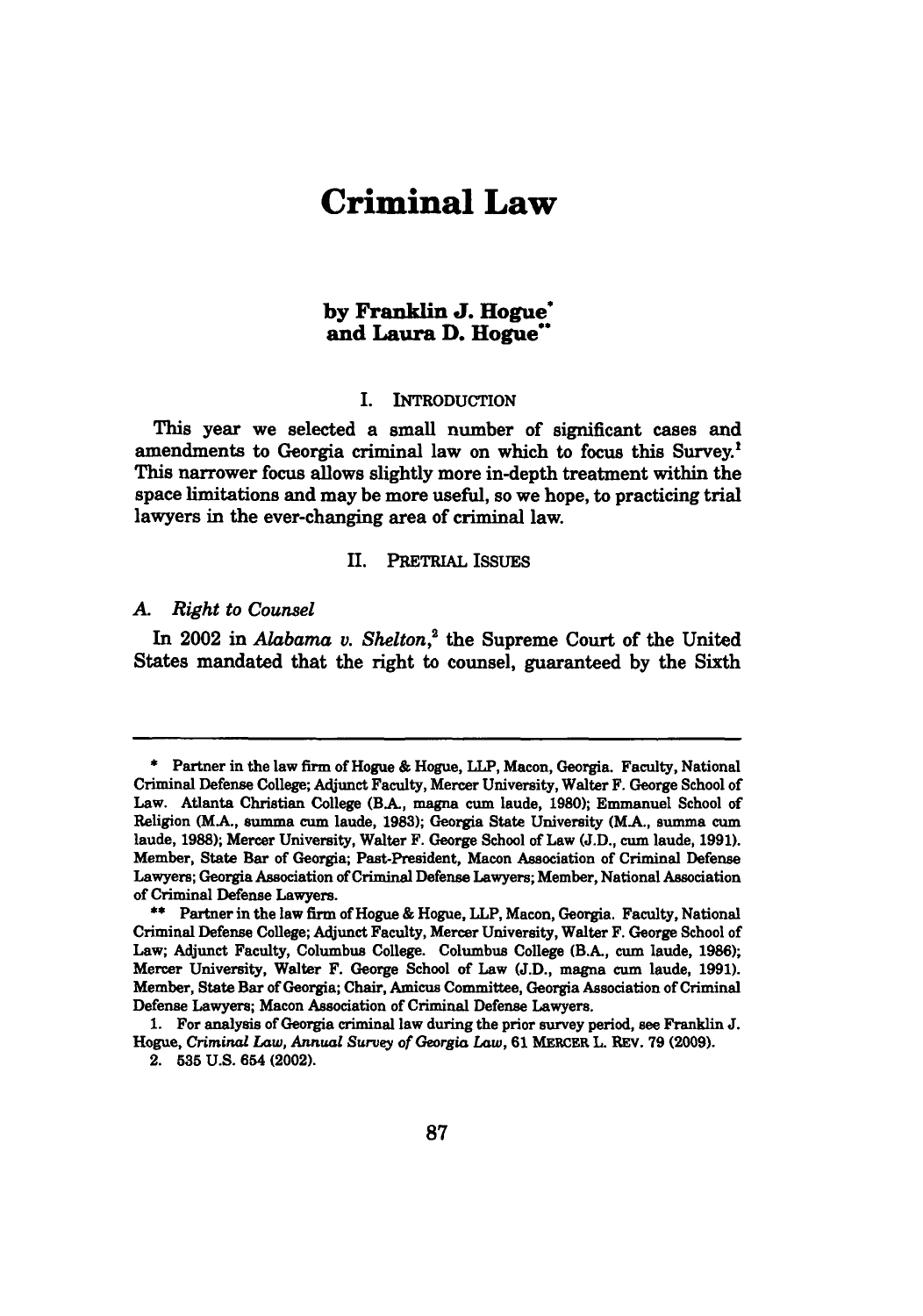Amendment to the United States Constitution,<sup>3</sup> required the appointment of counsel to any person who could face a sentence of incarceration, including a sentence in which the term of imprisonment was to be probated because the probation could one day be revoked." The Georgia Supreme Court followed suit, stating "that absent a knowing and intelligent waiver, no indigent person may be imprisoned for any offense, or sentenced to a probated or suspended prison term, unless he was represented **by** counsel at his trial."'

During this reporting period, the question arose in *Alford v. State"* whether this directive applied retroactively. convicted of DUI and of being a minor in possession of alcohol following a bench trial in Muscogee County, Georgia. The trial judge sentenced him to twelve months probation. Some time after the Supreme Court of the United States' decision in 2002, Alford filed a petition for habeas corpus challenging the validity of his plea and conviction because he was not provided appointed counsel. The habeas court denied the petition, finding that Alford was not entitled to appointed counsel because he was not sentenced to any term of imprisonment.' The Georgia Supreme Court granted a certificate of probable cause to review the habeas court's order, expressly to determine whether *Alabama v. Shelton'* should be applied retroactively to Alford, as he was unrepresented **by** counsel.'

In deciding whether a case should be applied retroactively, the court must first determine whether the rule announced **by** the new case is, indeed, a "new rule" or simply a declaration of a rule *"dictated by* precedent [that existed] at the time the [appellant's] conviction became final."<sup>10</sup> The Georgia Supreme Court agreed with the holdings of the United States Court of Appeals for the Eleventh Circuit and the South Carolina Supreme Court that concluded *Shelton* did apply retroactively because it was a "new rule."" Accordingly, the Georgia Supreme Court likewise announced that *Shelton* must be applied retroactively in Georgia.<sup>12</sup> For Alford, though, this was not the end of the inquiry.

- **9.** Alford, **287** Ga. at **105, 695 S.E.2d** at 2.
- **10.** Teague v. Lane, 489 **U.S. 288, 300-01 (1989).**
- **11.** *Alford,* **287** Ga. at **106, 695 S.E.2d** at **3** (citing Howard v. United States, 374 **F.3d**

12. *Id. at* **108, 695 S.E.2d** at 4.

**<sup>3.</sup> U.S.** CoNST. amend. VI.

<sup>4.</sup> *Shelton, 535* **U.S.** *at* 664, **672-74.**

**<sup>5.</sup>** Barnes v. State, **275** Ga. 499, **501, 570 S.E.2d 277, 279** (2002).

**<sup>6. 287</sup>** Ga. **105, 695 S.E.2d 1** (2010).

*<sup>7.</sup> Id.* at **105, 695 S.E.2d** at 2.

**<sup>8. 535</sup> U.S.** 654 (2002).

**<sup>1068, 1081 (11</sup>th** Cir. 2004); Talley v. South Carolina, 640 **S.E.2d 878,** 882 **(S.C. 2007)).**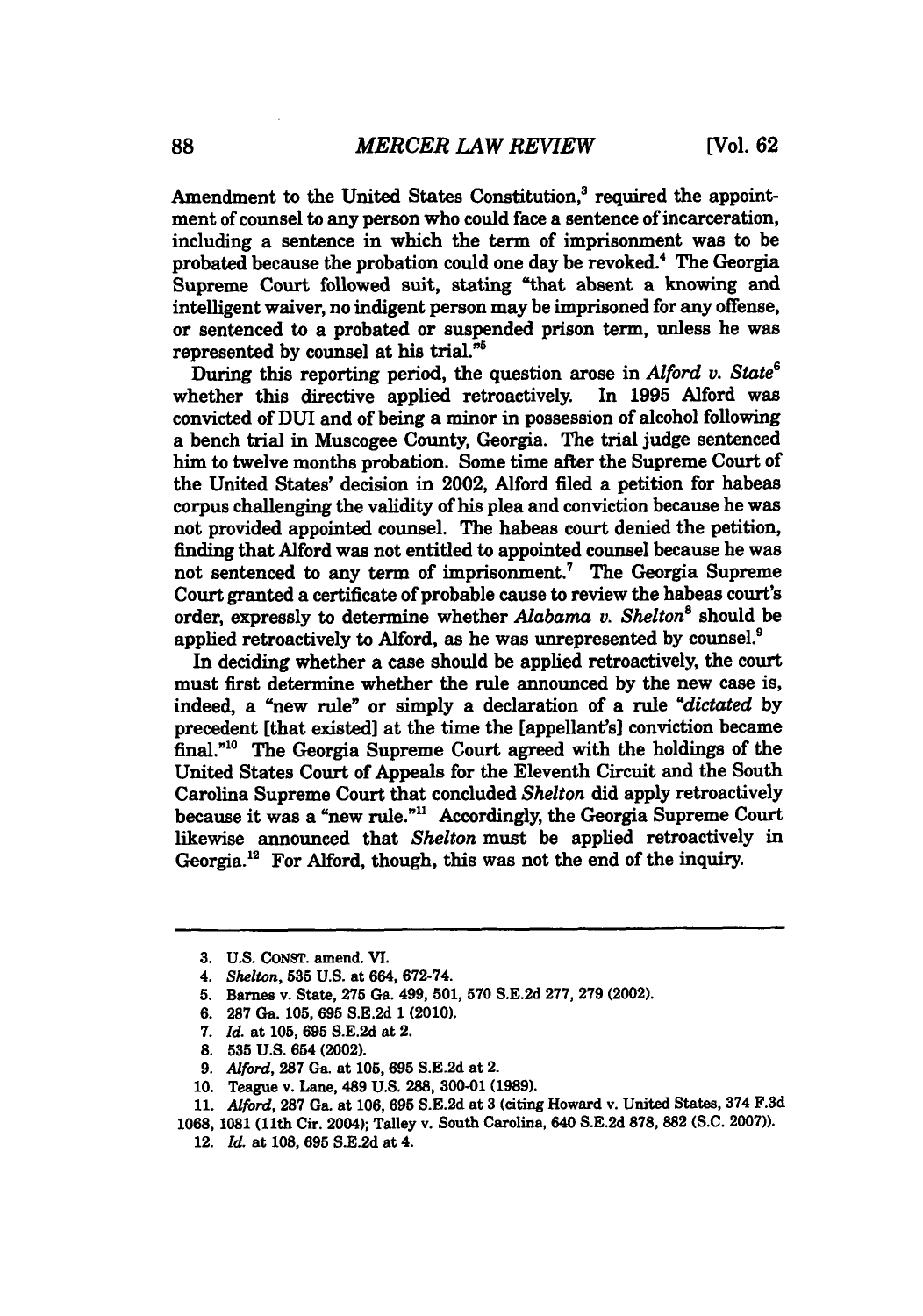Retroactive application of a rule on collateral-as opposed to direct-review (a habeas corpus petition being collateral) is limited to only two situations: **(1)** if the new "rule places certain kinds of primary, private individual conduct beyond the power of the criminal law-making authority to proscribe," or (2) if it "requires the observance of those procedures that . . . are implicit in the concept of ordered liberty."<sup>13</sup> The Georgia Supreme Court held that the right to counsel is implicit in the concept of ordered liberty as it directly affects the accuracy of the conviction and "alters our understanding of the bedrock procedural elements essential to the fairness of a proceeding. $"^{14}$  The denial of the habeas petition was reversed, and *Shelton* will be applied retroactive**ly.'<sup>5</sup>**

With only one dissent,<sup>16</sup> the Georgia Supreme Court opinion reminds us of the letter penned **by** Clarence Earl Gideon to the United States Supreme Court in January **1962** in which he wrote, "The question is very simple. I requested the court to appoint me attorney and the court refused."<sup>17</sup> The next year, the Supreme Court of the United States declared in its landmark decision of *Gideon v. Wainwright,8* "reason and reflection require us to recognize that in our adversary system of criminal justice, any person haled into court, who is too poor to hire a lawyer, cannot be assured a fair trial unless counsel is provided for him. This seems to us to be an obvious truth. $"19"$ 

### *B. Search and Seizure*

**1.** Search Incident to Arrest. In *Simmons v. State,"* John Henry Simmons Jr. was riding in the backseat of his friend's Buick when they pulled into the parking lot of a fast food restaurant. **A** police officer recognized the car because the day before he had discovered that it was not registered or insured. Armed with that information, the officer arrested the driver as the driver walked from the car toward the restaurant. He then ordered the front seat passenger and Simmons out of the car so that he could search it. The officer found a small amount

**<sup>13.</sup>** Talley v. South Carolina, 640 **S.E.2d 878,882 (S.C. 2007)** (quoting *Teague,* 489 **U.S.** at **311)** (internal quotation marks omitted).

*<sup>14.</sup> Alford,* **287** Ga. at **107-08, 695 S.E.2d** at 4.

**<sup>15.</sup>** *Id.*

**<sup>16.</sup>** *See id.* at **108-11, 695 S.E.2d** at 4-6 (Carley, **P.J.,** dissenting).

**<sup>17.</sup>** ANTHONY LEWIs, GIDEoN's TRUMPET **82** (Vintage Books ed. **1989)** (internal quotation marks omitted).

**<sup>18. 372</sup> U.S. 335 (1963).**

**<sup>19.</sup>** *Id.* at 344.

<sup>20.</sup> **299** Ga. **App.** 21, **681 S.E.2d 712 (2009).**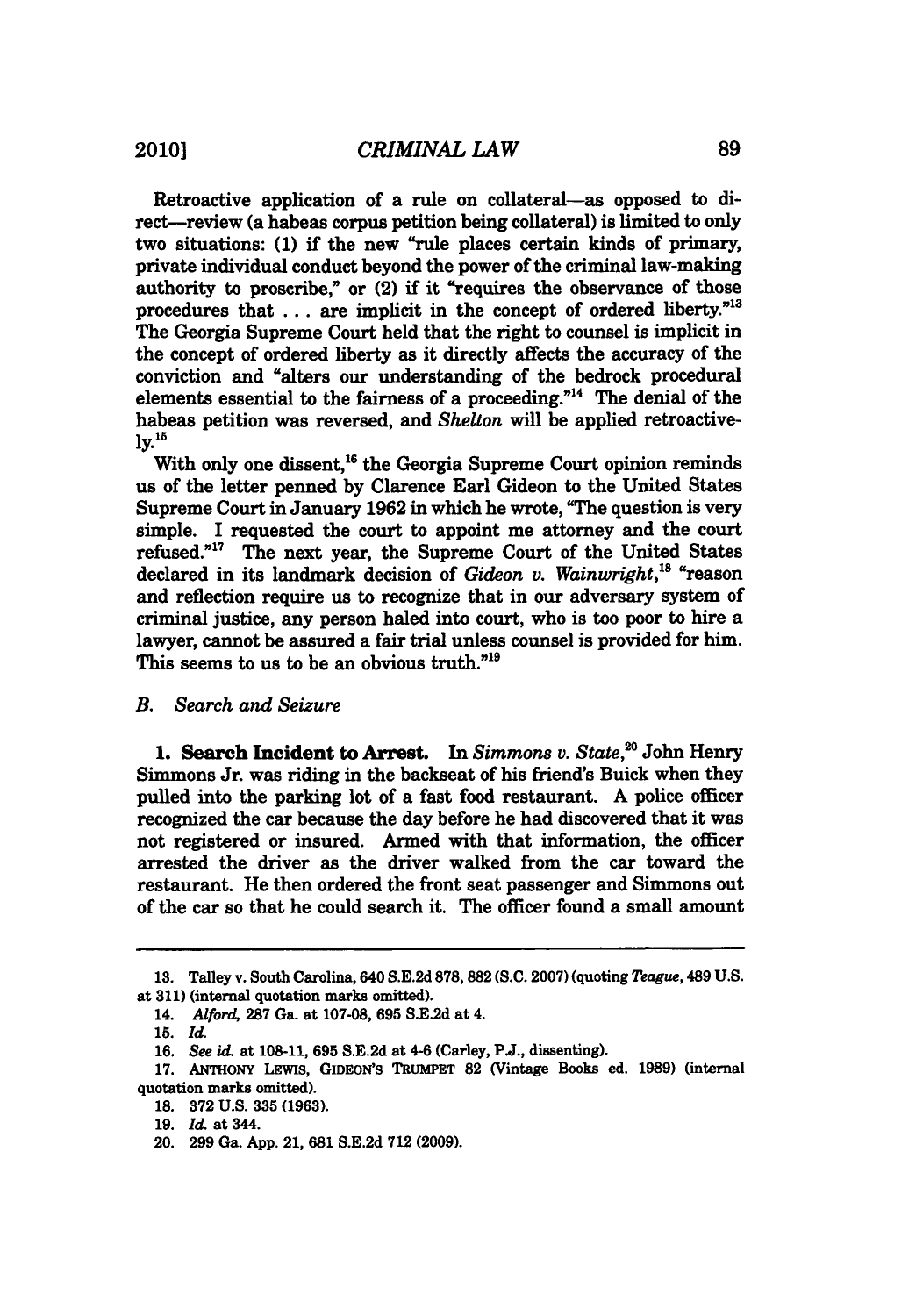of marijuana in the armrest between the front seats. He then arrested Simmons, handcuffed him behind his back, and put him in the back seat of a patrol car. $21$ 

An officer drove Simmons to jail while Simmons sat alone in the back seat.<sup>22</sup> After placing Simmons in jail, the transporting officer then searched the back seat of his patrol car and found a paper bag wedged into the seat with **"79.67** grams of a substance containing 72.4 percent Simmons was indicted and convicted for trafficking in cocaine after losing a motion to suppress the drug evidence against him.<sup>24</sup>

Recognizing that Simmons lacked standing because he had no possessory interest in the car itself or anything inside it, the Georgia Court of Appeals concluded that Simmons could challenge the search anyway because his argument was that he was illegally detained during the search. $^{25}$  The court then discussed its holding in the driver's appeal.26 Relying on *New York v. Belton,"* the court held that after having legally arrested the driver, the officer was authorized to search the car and any containers in it incident to the arrest of the driver.<sup>28</sup> After the court had reached this conclusion in the driver's case, however, the Supreme Court of the United States issued its opinion in *Arizona v. Gant."* The Court's decision in *Gant* limited its decision in *Belton* **by** holding that the police may "search a vehicle incident to a recent occupant's arrest only when the arrestee is unsecured and within reaching distance of the passenger compartment at the time of the search.<sup>330</sup> Thus, the court of appeals remanded *Simmons* to the trial court to reconsider its denial of Simmons's motion to suppress in light of *Gant.'*

2. Collateral Estoppel in Search and Seizure. In *Thackston v. State,"* a Douglas County, Georgia judge placed Hulon Thomas

**27.** 453 **U.S.** 454 **(1981).**

**28.** *Simmons,* **299** Ga. **App.** at **26, 681 S.E.2d** at **717** (quoting Swicord v. State, **293** Ga. **App.** 545, 547, **667 S.E.2d** 401, 403 **(2008)).**

**29. 129 S.** Ct. **1710 (2009).**

**30.** *Simmons,* **299** Ga. **App.** at **26, 681 S.E.2d** at **717** (quoting *Gant,* **129 S.** Ct. at **1719 (2009))** (internal quotation marks omitted).

- *31. Id.* at **26-27, 681 S.E.2d** at **717.**
- **32. 303** Ga. **App. 718,** 694 **S.E.2d 136** (2010).

<sup>21.</sup> *Id.* at 21-22, **681 S.E.2d** at 713-14.

<sup>22.</sup> *Id. at* 22, **681 S.E.2d** at 714.

**<sup>23.</sup>** *Id.*

<sup>24.</sup> *See id. at* 21-22, **681 S.E.2d** at 713-14.

**<sup>25.</sup>** *Id. at* **26, 681 S.E.2d** *at* **716-17.**

**<sup>26.</sup>** *Id. at* **26, 681 S.E.2d** at **717.**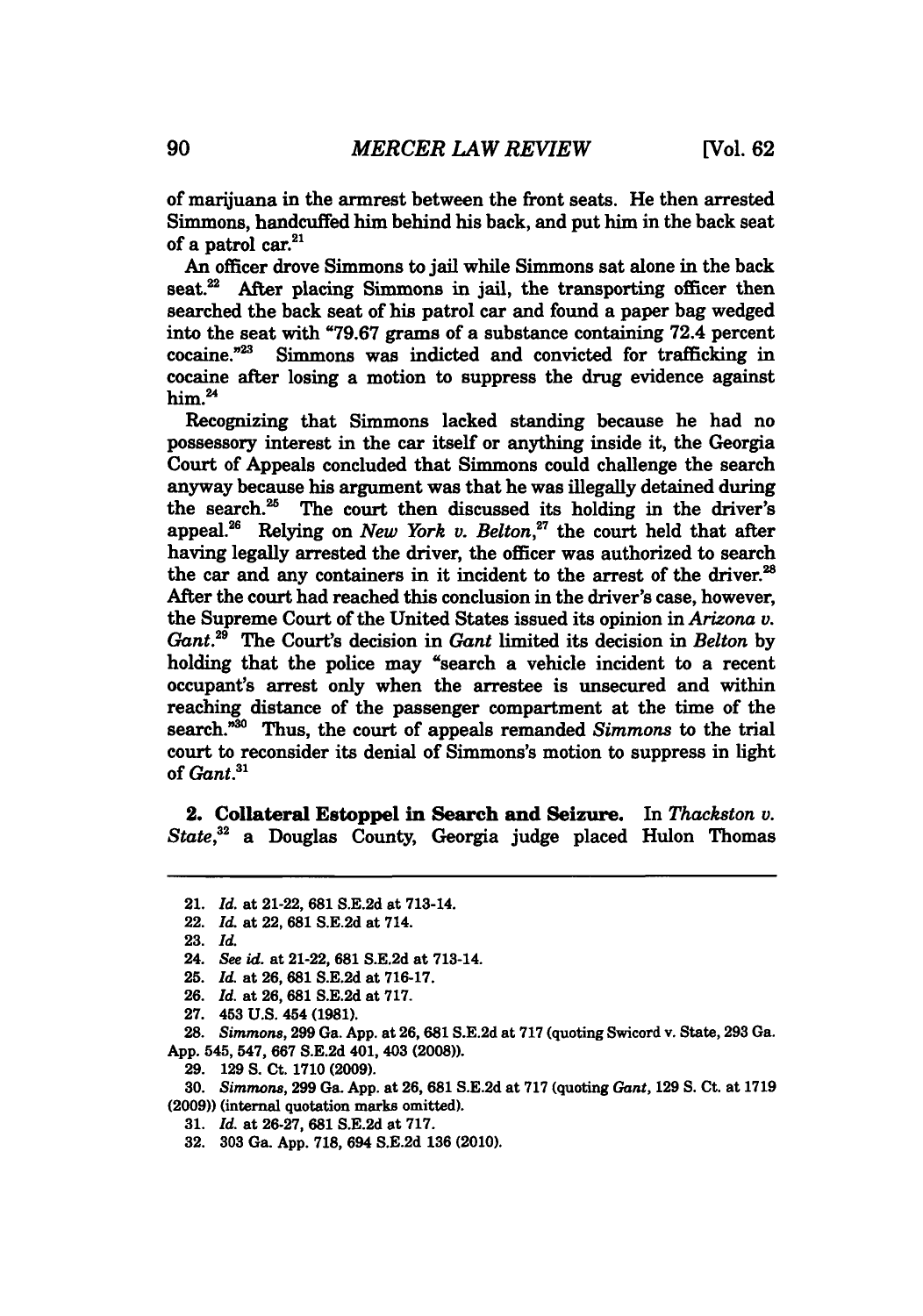Thackston *Jr.* on probation in 2001 for distribution of methamphetamine. In March **2007,** Paulding County, Georgia law enforcement stopped Thackston for a traffic violation, searched his car and his person, and found methamphetamine in his pants. Paulding County charged him with the new offense of possession of methamphetamine while Douglas County issued a probation arrest warrant for the new crime.<sup>33</sup>

In October **2007,** while executing the probation arrest warrant at Thackston's Paulding County home, officers found more methamphetamine, this time on Thackston's kitchen table. Using that discovery, the officers acquired a search warrant for Thackston's house and then found more methamphetamine and drug paraphernalia. Paulding County then charged Thackston with trafficking in methamphetamine. Douglas County subsequently amended its petition to revoke probation **by** adding the drugs found in Thackston's house to the drugs found in his pants during the traffic stop.<sup>34</sup>

In the Paulding County case, Thackston moved to suppress the drugs from both the traffic stop and the house search." The trial court granted Thackston's motion, finding that the traffic stop search violated Thackston's Fourth Amendment<sup>36</sup> privacy right and that the house search "had to be suppressed as fruit of the poisonous tree."<sup>37</sup> The Paulding County prosecutor did not appeal the trial court's decision and dismissed the pending drug case.<sup>38</sup>

Thackston then filed an identical motion to suppress in the Douglas County case along with a plea in bar.<sup>39</sup> In the plea in bar, Thackston asserted that the State was precluded from pursuing a probation revocation because the successful motion to suppress in Paulding County settled the matter of the legality of the searches and seizures for Douglas County as well.<sup>40</sup> He based his position on the common law doctrine of collateral estoppel, a doctrine that "applies where an issue of fact or law is actually litigated and determined **by** a valid judgment, and the determination is essential to the judgment."<sup>41</sup> Further, "[t]hat determination is then conclusive in a subsequent action between the

**38.** *Id.*

**<sup>33.</sup>** *Id. at* **718-19,** 694 **S.E.2d** at **137.**

<sup>34.</sup> *Id. at* **719,** 694 **S.E.2d** at **137-38.**

**<sup>36.</sup>** *Id. at* **719,** 694 **S.E.2d** at **138.**

**<sup>36.</sup> U.S.** CoNsT. amend. IV.

**<sup>37.</sup>** *Thackston,* **303** Ga. **App.** at **719,** 694 **S.E.2d** at **138.**

**<sup>39.</sup>** *Id.* at **720,** 694 **S.E.2d** at **138.**

<sup>40.</sup> *Id.*

<sup>41.</sup> *Id.* (quoting Dickerson v. Dickerson, 247 Ga. **App. 812, 813,** 545 **S.E.2d 378, 380** (2001)) (internal quotation marks omitted).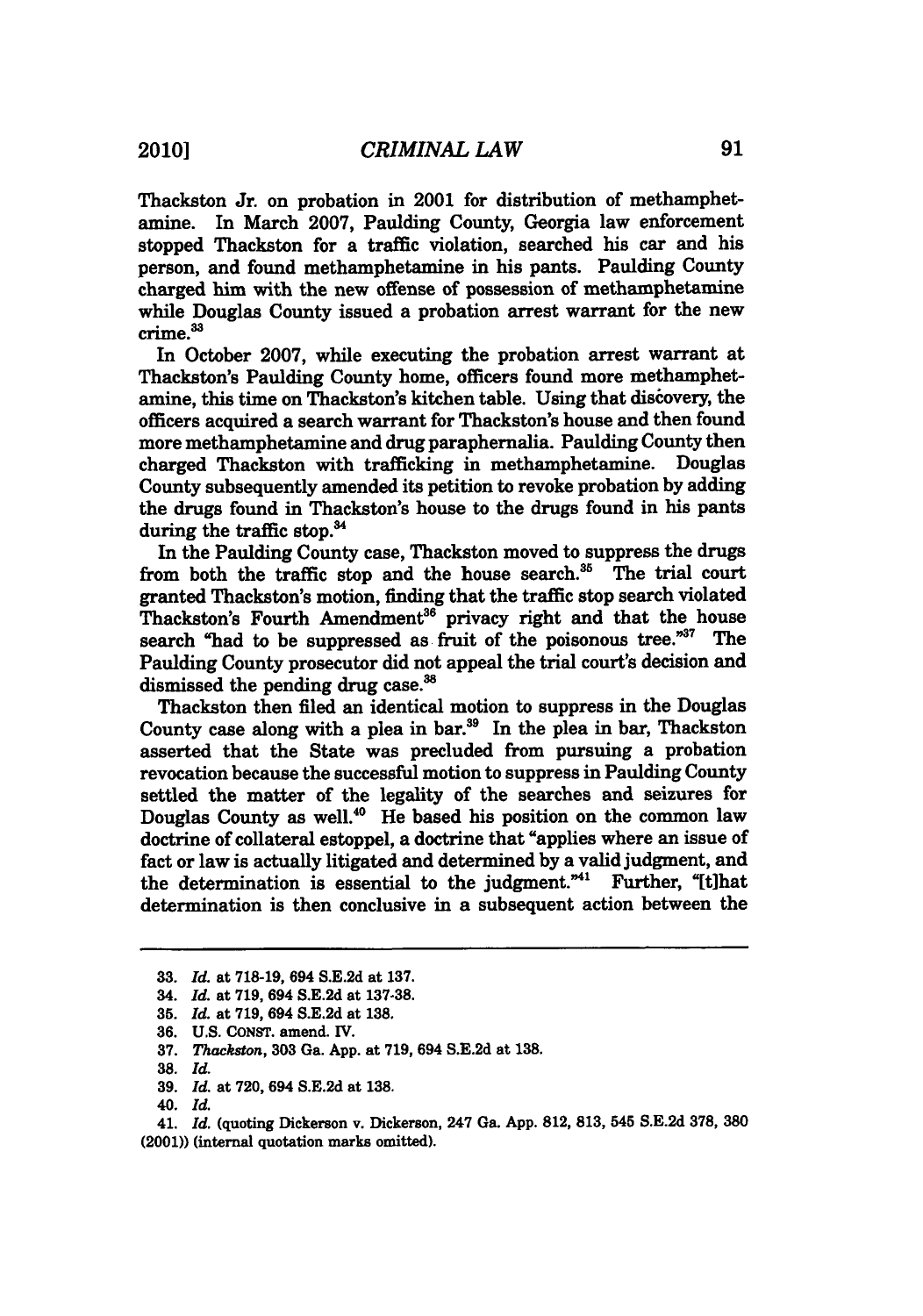same parties. $42$  The probation court in Douglas County disagreed, denied the motion to suppress, and revoked Thackston's probation.<sup>43</sup>

The court of appeals reversed the probation court, holding that Thackston's case involved the same issues of fact and law in both Paulding and Douglas Counties, that these issues were actually litigated in Paulding County, that the determination of the legality of the searches was essential to resolving the motion to suppress, and that both cases "involved the same parties-Thackston and the State."<sup>44</sup> In reaching this result, the court reversed two of its cases that held that the State could relitigate a motion to suppress in a subsequent probation revocation matter.<sup>45</sup>

**3.** Inadmissible Confession: Hope of Benefit. In *Canty v. State,"* Tara Marquez was working outside as a carhop at the local Sonic Drive-In one night when she noticed four males in the dim light. Fearing that something bad was up, she began to run for the back door of the restaurant. The four men chased her, and one of them grabbed her shirt just as she escaped into the restaurant. She could not identify any of them.<sup>47</sup>

About seven months later, two detectives interviewed Alfonzo Canty, who was in the Bulloch County, Georgia jail on charges unrelated to the attempted robbery at the Sonic. Neither detective gave Canty the Miranda warnings,<sup>48</sup> which have been standard in custodial interrogations since **1966."** One of the detectives, Katrina Marson, "asked Canty if he knew anything about the attempted robbery at the Sonic.<sup>"50</sup>

47. *Id.* at **608-09, 690 S.E.2d** at **610.**

<sup>42.</sup> *Id.* (quoting Dickerson v. Dickerson, 247 Ga. **App. 812, 813,** 545 **S.E.2d 378, 380** (2001)) (internal quotation marks omitted).

<sup>43.</sup> *Id.*

<sup>44.</sup> *Id.* at **720-21,** 694 **S.E.2d** at **138-39.**

<sup>45.</sup> *Id.* at **723,** 694 **S.E.2d** at 140 (reversing Harvill v. State, **190** Ga. **App. 353, 378 S.E.2d 917 (1989),** and Aikens v. State, 143 Ga. **App. 891,** 240 **S.E.2d 117 (1977)).**

<sup>46.</sup> **286** Ga. **608, 690 S.E.2d 609** (2010).

<sup>48.</sup> *Id.* at **609 &** n.1, **690 S.E.2d** at **610 &** n.1.

<sup>49.</sup> *See* Miranda v. Arizona, 384 **U.S.** 436 **(1966).**

Prior to any questioning, the person must be warned that he has a right to remain silent, that any statement he does make may be used as evidence against him, and that he has a right to the presence of an attorney, either retained or appointed. The defendant may waive effectuation of these rights, provided the waiver is made voluntarily, knowingly and intelligently.

*Id.* at 444.

**<sup>50.</sup>** *Canty,* **286** Ga. at **609, 690 S.E.2d** at **610.**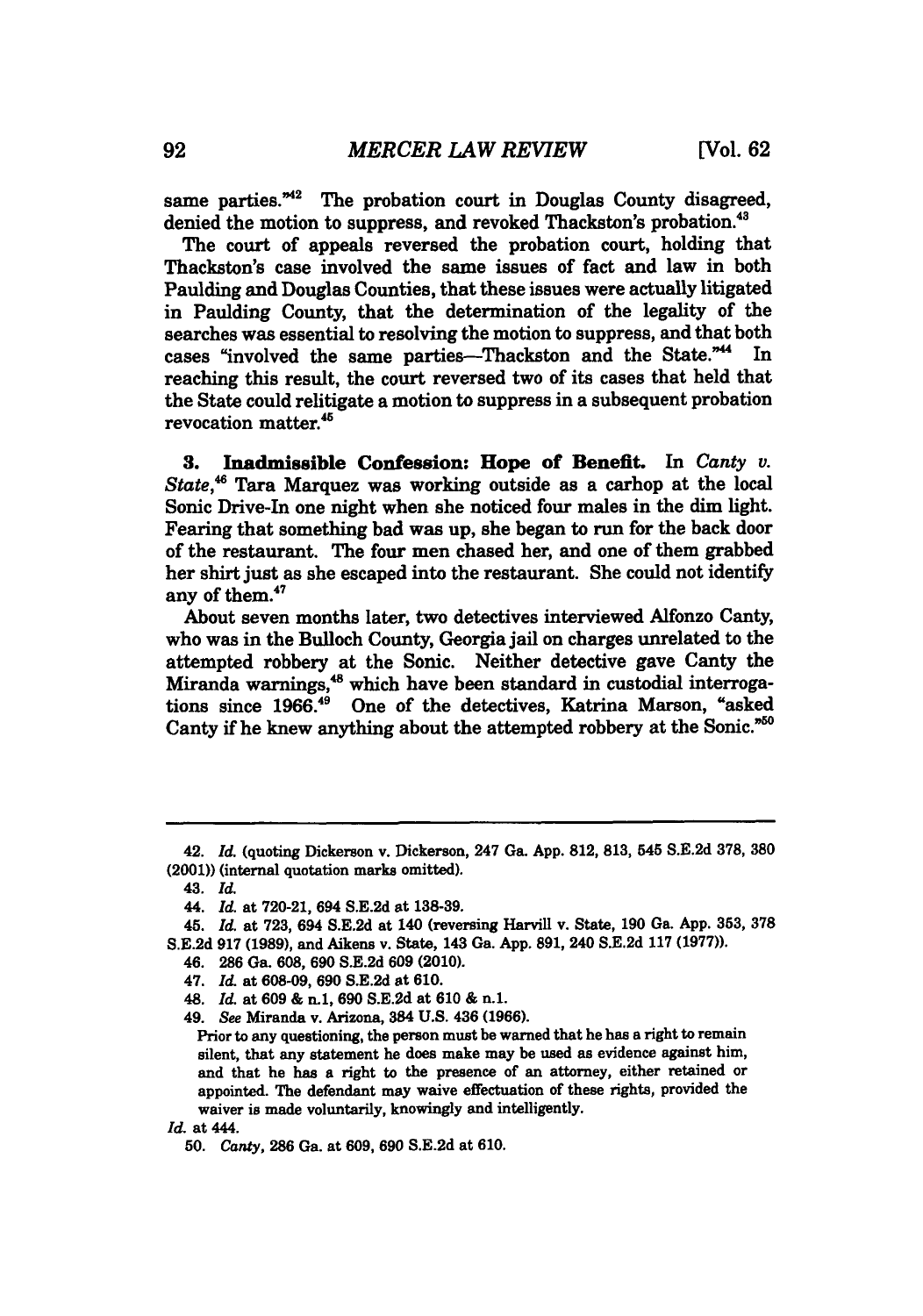Without implicating himself at first, Canty said he believed that Levi and Lenzie Wilkerson were in on it.<sup>51</sup>

Marson read Canty's demeanor to indicate that he was involved in the Sonic robbery attempt. Accordingly, she began to encourage him to tell all **by** explaining to him that he could "hope *for* a shorter term" if all his criminal behavior-including the crimes for which he was being held and the Sonic crime-were wrapped up together and handled at one time **by** the district attorney. Additionally, Marson told Canty that the district attorney would receive a favorable report from Marson about Canty's cooperation if he went ahead and told on himself. Motivated **by** Marson's encouragement, Canty confessed to his role in the Sonic crime.<sup>52</sup>

Under Georgia law, section 24-3-50 of the Official Code of Georgia Annotated **(O.C.G.A.)<sup>53</sup>** requires that to be admissible at trial against the defendant, a confession "must have been made voluntarily, without being induced **by** another **by** the slightest hope of benefit or remotest fear of injury."<sup>54</sup> Further, "[t]he promise of a hope or benefit that will render a confession involuntary under **[O.C.G.A.I** *§* 24-3-50 must relate to the charge or sentence facing the suspect."<sup>55</sup> The "hope of benefit" alluded to in the statute is generally construed to mean hope of lighter punishment.<sup>56</sup> It was clear to the Georgia Supreme Court-though not so clear to the trial court and the Georgia Court of Appeals, both of which concluded that Canty's confession was voluntarily given--that "Canty's confession was induced **by** a hope of benefit." As a consequence, Canty's confession "must be 'presumed to be legally false[] and cannot be the underlying basis of a conviction.'"<sup>58</sup>

## III. OPEN COURTROOM

It seems a cardinal rule in American jurisprudence that every individual is entitled to have his case tried in a courtroom open to the public. The Sixth Amendment to the United States Constitution<sup>59</sup> provides that "[ln all criminal prosecutions, the accused shall enjoy the

*<sup>51.</sup> Id.*

**<sup>52.</sup>** *Id.* at **609-10, 690 S.E.2d** *at* **610.**

**<sup>53.</sup> O.C.G.A. §** 24-3-50 (2010).

<sup>54.</sup> *Id.*

**<sup>55.</sup>** Canty, **286** *Ga. at* **610, 690 S.E.2d** at **611** (quoting White v. State, **266** Ga. 134, 134, 465 **S.E.2d 277, 279 (1996))** (internal quotation marks omitted).

**<sup>56.</sup>** *See id.*

**<sup>57.</sup>** *Id.* at **608, 610-11, 690 S.E.2d** at **610-11.**

**<sup>58.</sup>** *Id.* at **610-11, 690 S.E.2d** at **611** (quoting State v. Ritter, **268** Ga. **108, 109,** 485 **S.E.2d** 492, 494 **(1997)).**

**<sup>59.</sup> U.S. CONST.** amend. VI.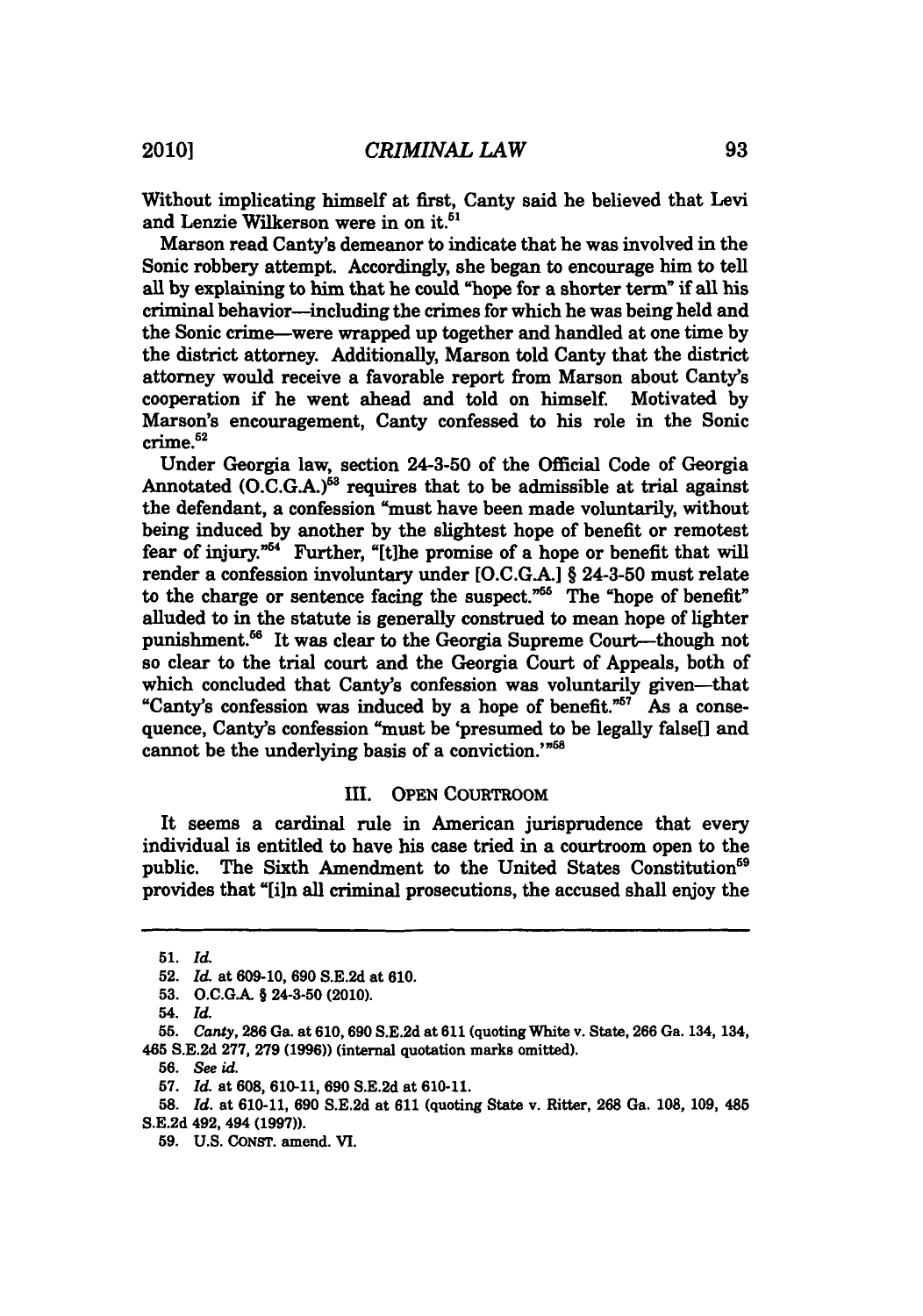right to a ... public trial.<sup>"60</sup> The Georgia Constitution likewise mandates that "[i]n criminal cases, the defendant shall have a public . . . trial."<sup>61</sup> Yet it took a trip all the way to the Supreme Court of the United States to remind the court in DeKalb County that this constitutional directive is not discretionary.

In Presley v. State,<sup>62</sup> the defendant was tried for the offense of trafficking in cocaine. When voir dire began, the judge directed that the defendant's uncle wait outside the courtroom because the courtroom had limited seating. Trial counsel objected, arguing that the court was violating the defendant's right to a public *trial* **by** excluding the public from the courtoom during voir dire. $63$  The trial court denied the motion, and the court of appeals affirmed.<sup>64</sup> The court applied an abuse of discretion standard and held that the trial court gave legitimate reasons for needing to clear the courtroom for voir dire and that the court was prepared to let the spectators return after jury selection.<sup>65</sup> It appears that the *trial* court and the court of appeals considered the issue simply within the framework of the *trial* judge's ministerial role in making decisions about courtroom security and comfort and did not consider the broader inquiry of whether these decisions were infringing upon constitutional rights.<sup>66</sup>

Presley sought and was granted certiorari on this single issue **by** the Georgia Supreme Court.<sup>67</sup> The supreme court identified this issue as one of constitutional significance, safeguarded **by** the Sixth and Fourteenth Amendments to the United States Constitution.<sup>68</sup> supreme court acknowledged that the right to a public trial extended to jury voir dire and jury selection.<sup>69</sup> In order to exclude the public from jury selection, the supreme court noted, "[T]here must be 'an overriding interest that is likely to be prejudiced, the closure must be no broader than necessary to protect that interest, the trial court must consider

**<sup>60.</sup>** *Id.*

**<sup>61.</sup> GA.** CONST. of **1983** art. **I,** *§* **1,** para. 11(a).

**<sup>62. 290</sup>** Ga. **App. 99, 658 S.E.2d 773 (2008).**

**<sup>63.</sup>** *Id.* at **99-100, 658 S.E.2d** at **775.**

<sup>64.</sup> *See id. at* **100-01, 658 S.E.2d** at **775.**

**<sup>65.</sup>** *See id*

**<sup>66.</sup>** *See generally* Presley v. Georgia, **130 S.** Ct. **721, 722** (2010) *("[It's* up to the individual judge to decide **...** what's comfortable.... It's totally up to my discretion whether or not **I** want family members in the courtroom to intermingle with the jurors and sit directly behind the jurors where they might overhear some inadvertent comment or conversation.").

**<sup>67.</sup>** Presley v. State, **285** Ga. **270, 270,** 674 **S.E.2d 909, 910 (2009).**

**<sup>68.</sup> U.S. CONST.** amend. XIV; *see Pedey,* **285** Ga. at **272, 674 S.E.2d** at **911.**

*<sup>69.</sup> Presley,* 285 Ga. at 272, 674 S.E.2d at 911.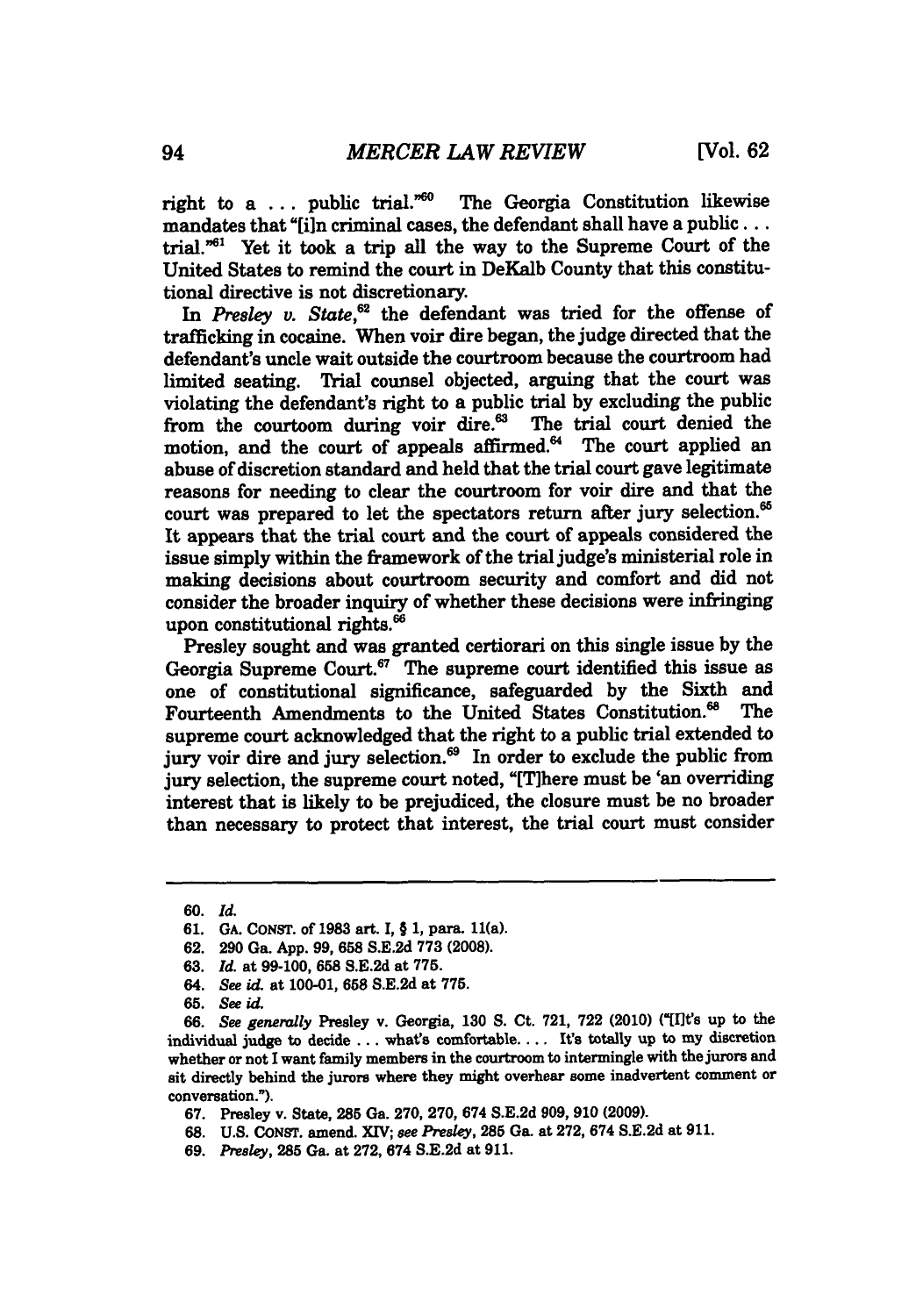reasonable alternatives to closing the [courtroom], and it must make findings adequate to support the closure.<sup>770</sup> The supreme court findings adequate to support the closure. $170^\circ$ concluded that the trial court must have legitimately believed there was no reasonable alternative to closing the courtroom and that the defense counsel's request for accommodations, which would have enabled Presley's uncle to remain in the courtroom, was too "nebulous."<sup>71</sup> The supreme court put the burden on the defense counsel to provide a specific alternative to courtroom closure for the trial court to consider.<sup>72</sup> Defense counsel failed to do so; therefore, the trial court did not abuse its discretion in failing to sua sponte advance its own alternatives to courtroom exclusion.

Justice Sears wrote a dissent that was joined **by** Justice Hunstein.<sup>4</sup> The dissent put the burden squarely back upon the court, stating, **"A** room that is so small that it cannot accommodate the public is a room that is too small to accommodate a constitutional criminal trial."'5 The dissenting justices pointed out that the only decision that made the courtroom too small to accommodate the public was the trial court's "sole decision" to conduct voir dire with all forty-two potential jurors in the courtroom at the same time.

The Supreme Court of the United States accepted the case on certiorari. $^{77}$  The Supreme Court first noted from the record that there was certainly enough room for both the jurors and the spectators to be seated in the courtroom.<sup>78</sup> The Supreme Court criticized the majority decision **by** the Georgia Supreme Court, noting that "despite [the Supreme Court's] explicit statements to the contrary," the Georgia Supreme Court concluded that the trial court need not consider alternatives to closing the proceeding absent an opposing party's proffer of some alternatives.<sup>79</sup> Yet the mandate of *Waller v. Georgia*<sup>80</sup> and *Press-Enterprise Co. v. Superior Court of California, Riverside County*<sup>81</sup> was clear: it is the trial court's duty to consider alternatives to closing the courtroom; thus, there is no burden placed upon the opponent to

**70.** *Id.* (quoting Waller v. Georgia, 467 **U.S. 39,** 48 (1984)).

- 74. *Id.* (Sears, **C.J.,** dissenting).
- **75.** *Id.*
- *76. Id.*
- *77. Presley, 130* **S.** Ct. at **722.**
- **78.** *Id.*
- **79.** *Id.* at 724.
- **80.** 467 **U.S. 39** (1984).
- **81.** 464 **U.S. 501** (1984).

**<sup>71.</sup>** *Id. at* **272-73,** 674 **S.E.2d** at **911.**

**<sup>72.</sup>** *See id, at* **273,** 674 **S.E.2d** at **912.**

**<sup>73.</sup>** *Id. at* 274, 674 **S.E.2d** at **912.**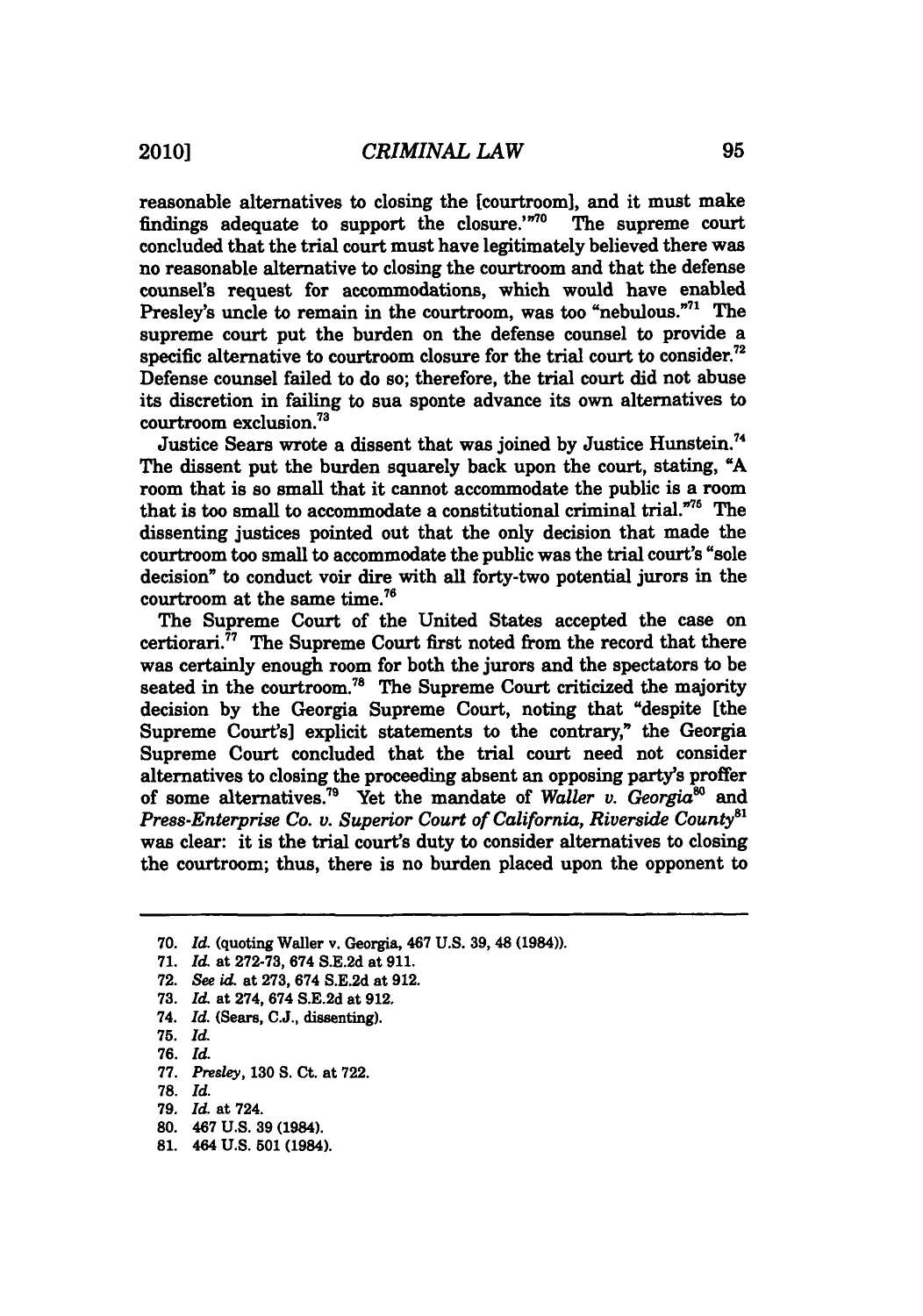come up with those alternatives.<sup>82</sup> Further eviscerating the Georgia Supreme Court opinion, the Supreme Court of the United States sided with Justices Sears and Hunstein in challenging any defense of closing the courtroom during voir dire based upon a broad, nonspecific risk of jurors hearing prejudicial remarks.<sup>83</sup> The Supreme Court noted that such concerns are present *in* every instance of voir dire in a public courtroom, meaning that the Georgia Supreme Court's opinion essential**ly** "permit[ted] the closure of voir dire *in every criminal case* **...** whenever the trial judge decides .. **.** that he or she would prefer to **fill** the courtroom with potential jurors rather than spectators."<sup>84</sup>

## IV. **VENUE**

In every criminal case, the state must prove the essential element of venue-that the crime occurred in the county in which the case is being tried.<sup>85</sup> Many new prosecutors learn this the hard way by resting and then hearing the trial judge *grant* the defense's motion for directed verdict of acquittal because the prosecutor failed to ask the all-important question: "and Detective, in what county did that occur?" Perhaps fearing that result, a trial judge in Muscogee County began assisting the state in making sure that this critical fact did not go unproven. These nudges **by** the judge resulted in two very different outcomes.

In *Gardner v. State*,<sup>86</sup> the State was prosecuting Gardner for the offense of armed robbery.<sup>87</sup> After the State's direct examination of its first witness, the following exchange took place:

State: That's all we have, Judge. The Court: Prove venue. Did you prove venue? State: **I** have not as of yet. The Court: Why don't we go ahead and do that before we forget it.<sup>88</sup>

On appeal, Gardner asserted that pursuant to O.C.G.A. § 17-8-57,<sup>89</sup> this exchange constituted an improper comment on the evidence **by** the

<sup>82.</sup> *Presley, 130* **S.** Ct. at 724 (citing *Waller,* 467 **U.S.** at 48; *Press-Enterprise,* 464 **U.S.** at **511).**

**<sup>83.</sup>** *Id.* at **725.**

<sup>84.</sup> *Id.* (quoting *Presley,* **285** Ga. at **276,** 674 **S.E.2d** at **913** (Sears, **C.J.,** dissenting)) (internal quotation marks omitted).

**<sup>85.</sup>** Jones v. State, **272** Ga. **900, 901, 537 S.E.2d 80, 83** (2000).

**<sup>86. 296</sup>** Ga. **App. 792, 676 S.E.2d 258 (2009).**

**<sup>87.</sup>** *Id.* at **792, 676 8.E.2d** at **260.**

**<sup>88.</sup>** *Id.* at **793, 676 S.E.2d** at **261.**

**<sup>89.</sup> O.C.G.A.** *§* **17-57 (2008).** "It is error for any judge in any criminal case, during its progress or in his charge to the *jury,* to express or intimate his opinion as to what has or has not been proved or as to the guilt of the accused." *Id.*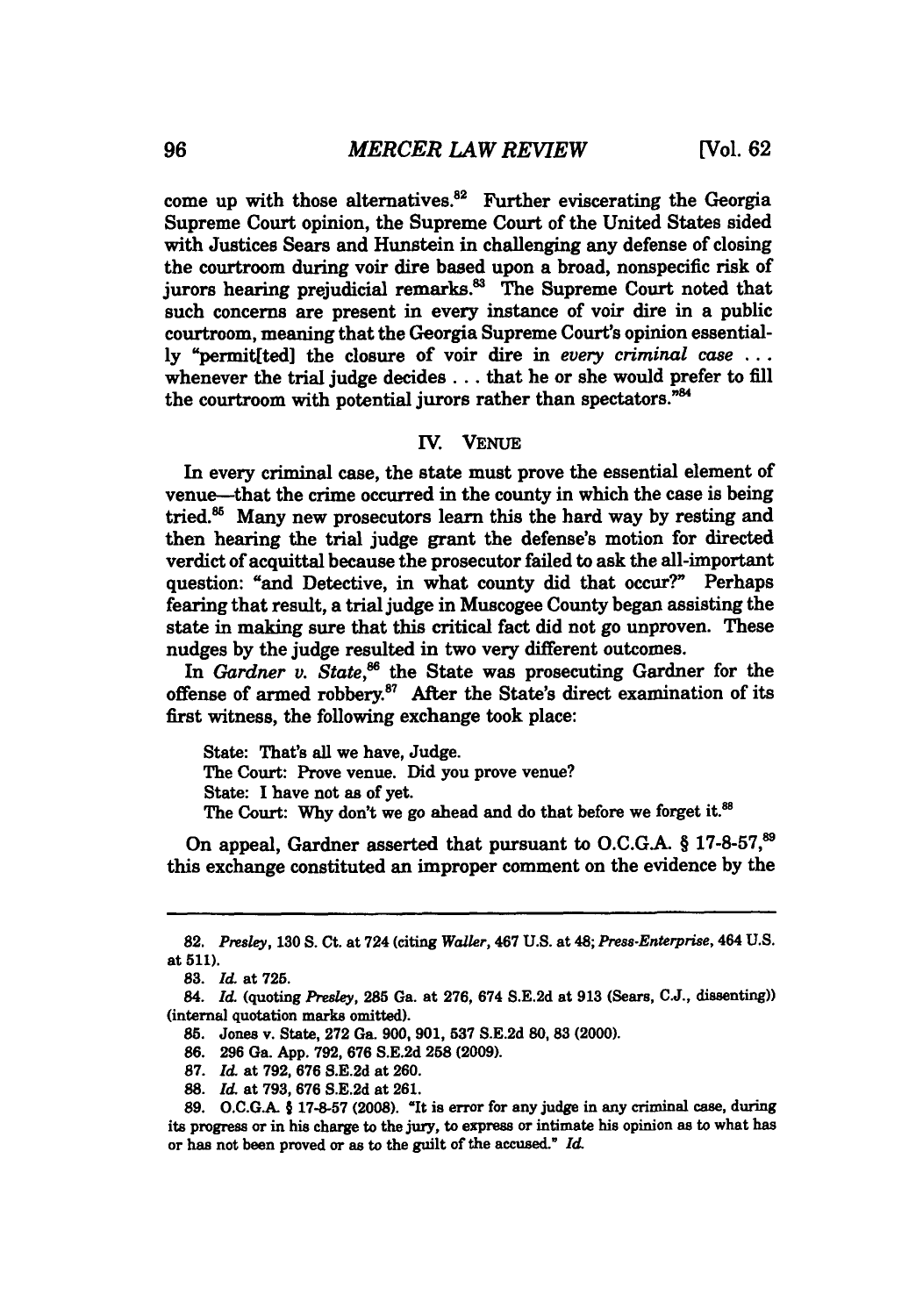court.<sup>30</sup> The Georgia Court of Appeals agreed, noting that what escalated the error was the trial court's selection of the word "we" instead of "you"-"[w]hy don't *we* go ahead and do that before *we* forget it"-which implied that he was aligned with the state instead of an impartial arbiter.<sup>91</sup> The court of appeals held that the directive of **O.C.G.A.** *§* **17-8-57** that prohibited the trial court from commenting on the evidence is mandatory; therefore, a violation of this rule required reversal and a new trial for Gardner.<sup>92</sup>

But that wasn't the end of the story. The State sought and was granted certiorari.<sup>33</sup> The first question the Georgia Supreme Court addressed was whether, as the State argued, the defense had waived its challenge to the trial court's comment **by** failing to object at trial." The supreme court held "that a violation of **[O.C.G.A.] § 17-8-57** will *always* constitute 'plain error,' meaning that the failure to object at trial will not waive the issue on appeal."<sup>35</sup> The supreme court expressly disapproved of previous cases that had not clearly articulated the court's position."

Nevertheless, the supreme court reversed (albeit with a two-member dissent), holding that while it "strongly discourage[s] the giving of direction or the use of language that could create the appearance of alignment between the trial court and either the prosecution or defense," the trial judge's inquiry into whether venue had been proved did not constitute a comment on the evidence.<sup>97</sup> The two-member dissent stood **by** the court of appeals conclusion that the trial court's inquiry into whether venue had been proved was necessarily an expression of the judge's opinion concerning the state's proof and should have required reversal.<sup>98</sup>

Despite the supreme court's holding in *Gardner,* the court of appeals in *Anderson v. State<sup>99</sup>* held differently.<sup>100</sup> *Anderson* involved another armed robbery trial (though this time with an added financial transac-

- **97.** *Id.* at **635, 690 S.E.2d** at **166.**
- **98.** *Id.* at **635-36, 690 S.E.2d** at **166** (Hines, **J.,** dissenting).
- **99. 297** Ga. **App. 733, 678 S.E.2d** 498 **(2009).**

**<sup>90.</sup>** *Gardner,* **296** Ga. **App.** at **793, 676 S.E.2d** at **260.**

**<sup>91.</sup>** *Id. at* **793, 676 S.E.2d** at **261** (emphasis added).

**<sup>92.</sup>** *Id.* at **794-95, 676 S.E.2d** at **262.**

**<sup>93.</sup>** State v. Gardner, **286** Ga. **633,** 634, **690 S.E.2d** 164, **165** (2010).

<sup>94.</sup> *Id.*

**<sup>95.</sup>** *Id.*

**<sup>96.</sup>** *Id.* (disapproving of Lopez v. State, **297** Ga. **App. 618, 625, 677 S.E.2d 776, 781 (2009);** Sims v. State, **296** Ga. **App. 368, 369-70,** 674 **S.E.2d 392,** 394-95 **(2009);** and Birkbeck v. State, **292** Ga. **App.** 424, 434-35, **665 S.E.2d** 354, **363-64** (2008)).

**<sup>100.</sup>** *Compare Gardner,* **286** Ga. **638, 690 S.E.2d** 164, *with Anderson,* **297** Ga. **App. 733, 678 S.E.2d** 498.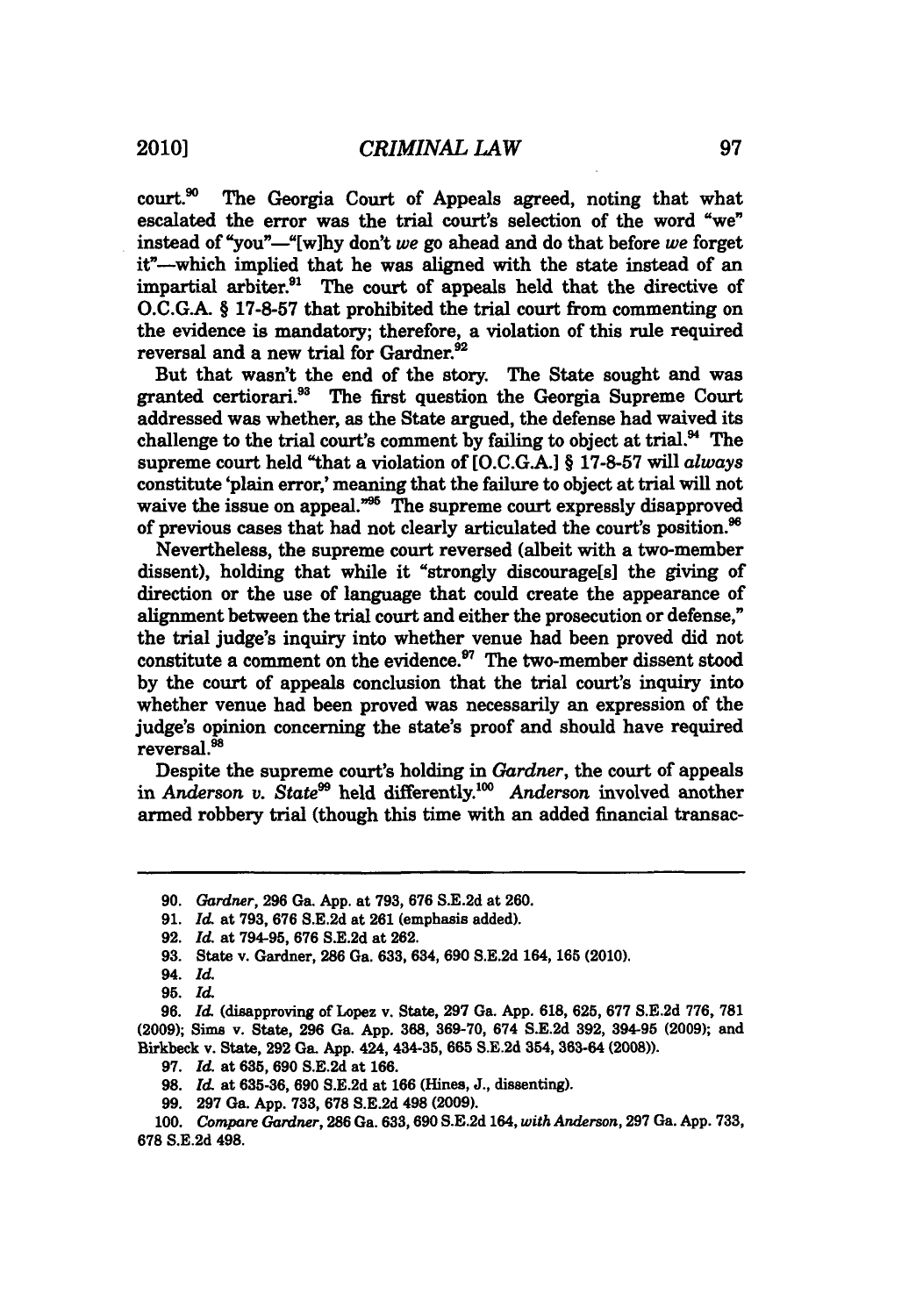tion--credit card fraud) in the same county as *Gardner* and before the same trial judge (only six weeks later). In this trial, during the testimony of one of the state's witnesses, the trial judge asked, "Did we establish venue on this one?"<sup>101</sup> The following exchange then took place:

**STATE: I** asked her if it was in Muscogee County.

THE **COURT** [to the witness]: The store where you were working on the 13th where the shoes were bought using the transaction card was in Muscogee County, is that accurate?

**[WITNESS]:** Yes.

THE **COURT: All** right. **I** know we had some confusion because she had worked at one store and she's now working in another one. I just wanted to make sure.<sup>102</sup>

The court of appeals held that the trial judge had violated **O.C.G.A.** *§* **17-8-57 by** improperly expressing his opinion on what had been proved, just as he had in *Gardner*.<sup>103</sup> Noting that the defense's failure to object at trial did not waive the error because the trial court's remarks constituted plain error, the court of appeals reversed the conviction and remanded the case for a new trial.<sup>104</sup> But for Anderson the outcome was quite different than for Gardner.

Again the State took the case up on certiorari to the supreme court.<sup>105</sup> The supreme court's opinion was issued two months after the opinion in *Gardner*.<sup>106</sup> This time the supreme court held that the trial judge's comments *did* improperly constitute an expression of opinion that venue had been proved in violation of O.C.G.A. § 17-8-57.<sup>107</sup> The distinction that the majority of the court drew between its decisions in Gardner and *Anderson* was the line, "I just wanted to make sure."<sup>108</sup> *This* statement, the supreme court held, unequivocally expressed an "opinion that venue had in fact been proven." $10^3$  The two justices who dissented in *Gardner* concurred specially in the opinion in *Anderson,* making it clear that they did not see any critical distinction between the impropriety of the trial judge's comments in both cases and maintained

**109.** *Id.*

**<sup>101.</sup>** *Id.* at 734, **678 S.E.2d** at **500.**

<sup>102.</sup> State v. Anderson, **287** Ga. **159, 160, 695 S.E.2d 26, 28** (2010).

**<sup>103.</sup>** *Anderson,* **297** Ga. **App.** at **735-36, 678 S.E.2d** at **500-01.**

<sup>104.</sup> *Id.*

**<sup>105.</sup>** Anderson, **287** Ga. at **159, 695 S.E.2d** at **27.**

**<sup>106.</sup>** *Compare Anderson,* **287** Ga. **159, 695 S.E.2d 26,** *with Gardner,* **286** Ga. **633, 690 8.E.2d** 164.

**<sup>107.</sup>** *Anderson,* **287** Ga. at **160-61, 695 S.E.2d** at **28.**

<sup>108.</sup> *Id.* (internal quotation marks omitted).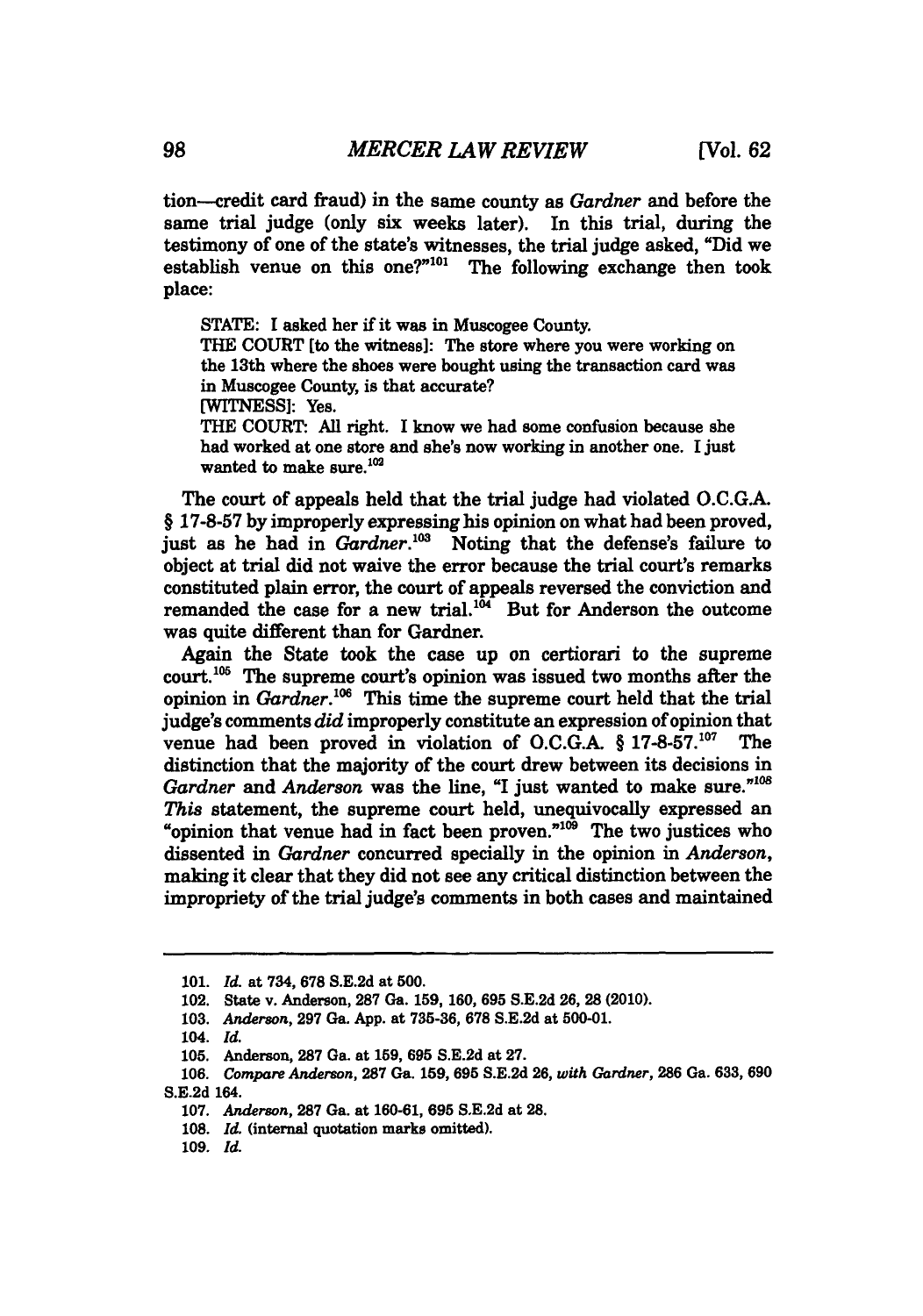their opinion that the reversal **by** the court of appeals in *Gardner's* case should have also been affirmed.<sup>110</sup>

## V. AMENDMENTS IN **RESPONSE** To DECIsIONs

#### *A. The Short-Lived* Defense of Consent

For sex offenses against children, consent is never a defense because Georgia law presumes that until a person reaches the age of sixteen, he or she is unable to give legal consent to engaging in sexual activity.<sup>111</sup> For sex offenses against persons over the age of sixteen, the law requires that the sexual offense be non-consensual in order to be criminal except in certain circumstances.<sup>112</sup> One of those circumstances had been sexual offenses between teachers and students.<sup>113</sup> That dynamic was altered in *Chase v. State*;<sup>114</sup> however, the change was short-lived.

Melissa Lee Chase was a high school physical education teacher<sup>115</sup> who was convicted at a bench trial of violating **O.C.G.A. § 16-6-5.1116** for having committed the offense of sexual assault against a student.<sup>117</sup> She was sentenced to ten years in prison followed **by** five years of probation and was required to register as a sex offender.<sup>118</sup> offense arose out of her consensual sexual relationship with a sixteenvear-old female student.<sup>119</sup> The evidence was uncontroverted that the student began the relationship with Chase and still had romantic feelings toward her even after the prosecution and conviction. Chase argued on appeal that consent remained a viable defense under the statute governing this offense. $120$ 

Chase's argument rested on the express language of **O.C.G.A.** *§* **16-6-** 5.1, which has three sections: (a), (b), and  $(c)$ .<sup>121</sup> Section (a) sets forth all the definitions (what is a "sexual offense," what constitutes "intimate parts," what behavior equates with "psychotherapy," and so forth).<sup>122</sup>

- 114. 286 Ga. **693, 681 S.E.2d 116 (2009).**
- **115.** Chase v. State, **293** Ga. **App.** 415, 417, **667 S.E.2d 195, 197 (2008).**
- **116. O.C.GA § 16-6-5.1 (2007).**
- **117.** *Chase,* **293** Ga. **App.** at 415, **667 S.E.2d** at **196.**
- **118.** *Chase,* **285** Ga. at **694-95, 681 S.E.2d** at **117.**
- **119.** *Id.* at 694, **681 S.E.2d** at **117.**
- 120. *Chase,* **293** Ga. **App.** at 417, **667 S.E.2d** at **197.**
- 121. *Id.* at **417-18, 667 S.E.2d** at **197;** *see* **O.C.G.A. §** 16-6-5.1(a)-(c).
- 122. **O.C.GA §** 16-6-5.1(a).

**<sup>110.</sup>** *Id. at* **161, 695 S.E.2d** at **28** (Hines, **J.,** concurring specially).

**<sup>111.</sup>** *See* **O.C.G.A. §** 16-6-3(a) **(2007).**

<sup>112.</sup> *See* **O.C.G.A. §** 16-6-1(aXl) **(2007).**

**<sup>113.</sup>** *See* **O.C.G.A. § 16-6-5.1(b) (2007).**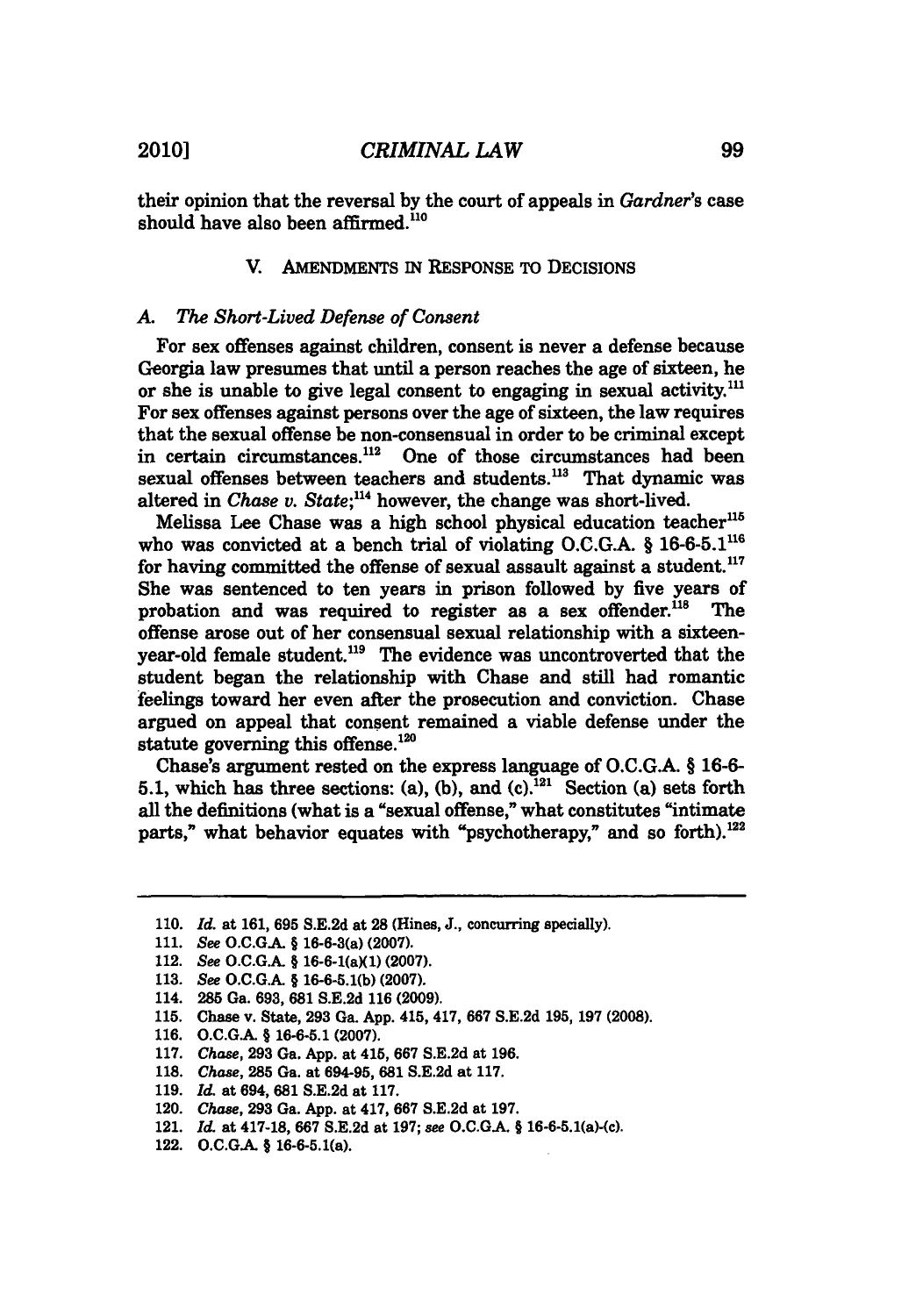Section **(b)** sets forth the offense of sex with a probationer or parolee or **sex** with a student as follows:

A probation or parole officer or other custodian or *supervisor* of another *person* referred to in this Code section commits sexual assault when he or she engages in sexual contact with another person who is a probationer or parolee under the supervision of said probation or parole officer or who is in the custody of law *or who is enrolled in a school or* who is detained in or is a patient **in** a hospital or other institution *and such actor has supervisory or disciplinary authority over such other person.1<sup>23</sup>*

Section (c) addresses sexual assault with a person over whom the actor has supervisory or disciplinary authority when the person is in the actor's custody or when the person is detained in a hospital or institution. $^{124}$  It is under this section-section (c)-that there are three subsections: 1, 2, and  $3^{125}$ . It is under section (c)(3) that the consent language appears: "Consent of the victim shall not be a defense to a prosecution under this *subsection."26* Chase's argument was that the legislature eliminated consent as a defense with respect to only those acts described in subsection  $(c)$ .<sup>127</sup> Chase argued that sex with a student appeared only in section **(b)** and, therefore, consent was a viable defense. $128$  The court of appeals disagreed and affirmed her conviction.<sup>129</sup>

The supreme court granted certiorari to address this issue.<sup>130</sup> Applying all the tried-and-true rules of statutory construction, the matter boiled down to one question: "Did the [clourt of [aippeals err in ruling that subsection (c)(3) of **[O.C.G.A.]** *§* **16-6-5.1** applies to prosecutions under subsection (b) of the statute?"<sup>131</sup> The language of the statute was clear and unambiguous-"[Tlhe General Assembly intended to eliminate consent as a defense to the crimes created **by** subsection (c) only."<sup>132</sup> The supreme court reasoned that the trial court and court of appeals made a public policy leap to apply one subsection's limitations

**<sup>123.</sup>** *Id.* **§ 16-6-5.1(b)** (emphasis added).

<sup>124.</sup> *Id* § 16-6-5.1(c).

**<sup>125.</sup>** *Id. §* 16-6-5.1(cX1)-(3).

**<sup>126.</sup>** *Id.* **§** 16-6-5.1(cX3) (emphasis added).

**<sup>127.</sup>** *See Chase,* **293** Ga. **App.** at 418, **667 S.E.2d** at **197.**

**<sup>128.</sup>** *See id.* at **417-18, 667 S.E.2d** at **197.**

**<sup>129.</sup>** *Id.* at 418, **667 S.E.2d** at **197.**

**<sup>130.</sup>** *Chase,* **285** Ga. at **695, 681 S.E.2d** at **117.**

**<sup>131.</sup>** *Id.* at **695, 681 S.E.2d** at **117-18.**

**<sup>132.</sup>** *Id.* at **697, 681 S.E.2d** at **119.**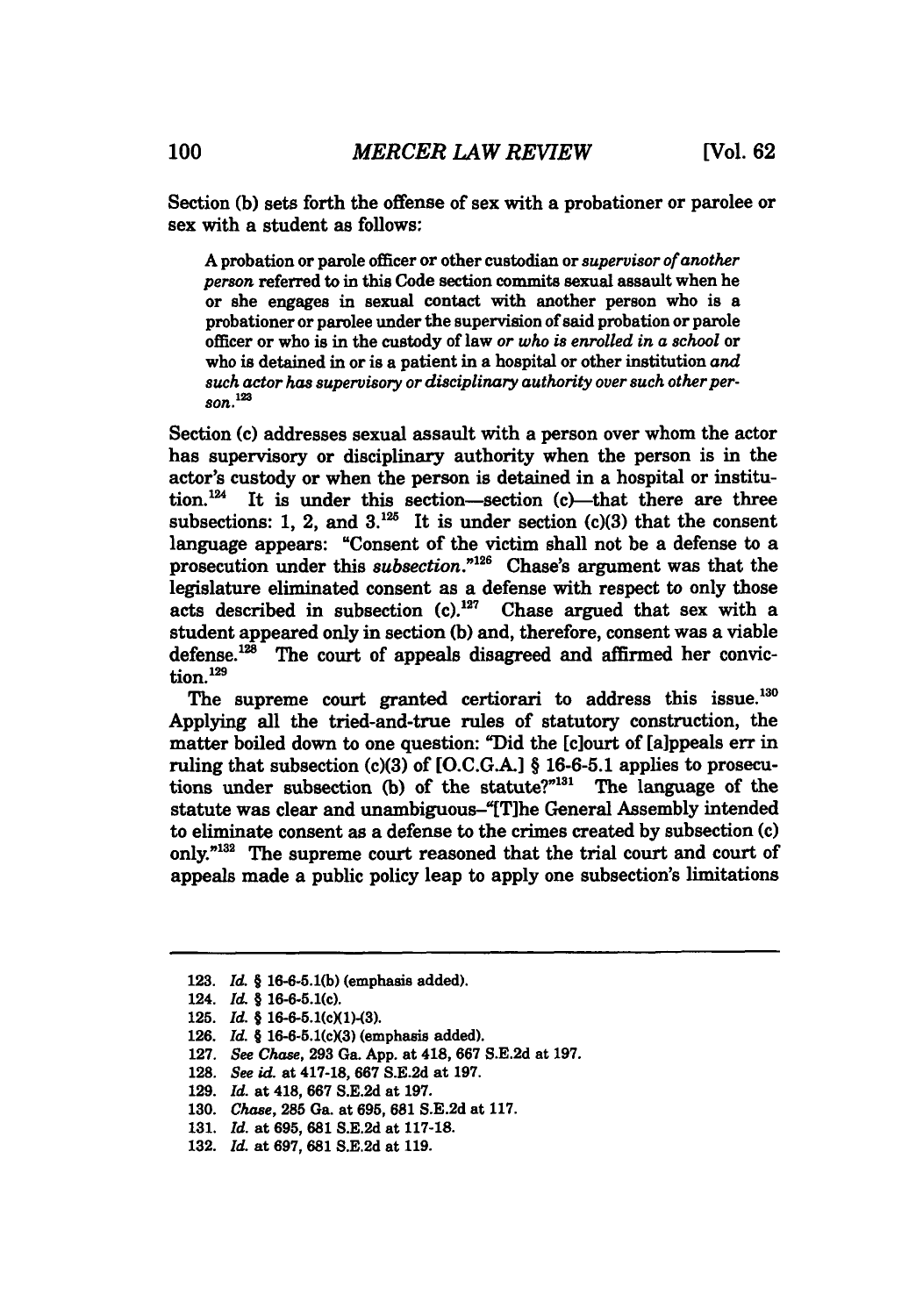to another, characterizing those decisions as nothing more than "judicial sleight of hand." $^{133}$  The conviction was reversed. $^{134}$ 

But the Georgia General Assembly was listening. Effective May 20, 2010, O.C.G.A. § 16-6-5.1 was rewritten.<sup>135</sup> The various offenses contained in the statute were more specifically defined, and most significantly, there was a new section (e) that reads, "Consent of the victim shall not be a defense to a prosecution *under this Code section."'3 e*

#### *B. Kidnapping: The Slight Movement Standard*

On a related note, in direct response to the supreme court's holding in Garza v. State,<sup>137</sup> the General Assembly amended the kidnapping statute covered in last year's criminal law survey.<sup>138</sup> In *Garza* the supreme court overruled the "slight movement" standard in assessing what conduct could satisfy the asportation element of the offense of kidnapping.<sup>139</sup> Instead, the supreme court held that for asportation to sufficiently form the basis for the offense of kidnapping, the factfinder must assess four factors: **"(1)** the duration of the movement; (2) whether the movement occurred during the commission of a separate offense; **(3)** whether such movement was an inherent part of that separate offense; and (4) whether the movement itself presented a significant danger to the victim independent of the danger posed **by** the separate offense." As a result, Garza's kidnapping conviction was reversed.<sup>141</sup>

The legislature responded. Effective July **1, 2009, O.C.G.A.** *§* **16-5-**  $40^{142}$  was amended to undermine the *Garza* holding.<sup>143</sup> The new legislation amends section **(b)(1)** of the statute to read as follows: "For the offense of kidnapping to occur, slight movement shall be sufficient; provided, however, that any such slight movement of another person which occurs while in the commission of any other offense shall not

- **138.** *See* Hogue, *supra* note **1,** at 94-96.
- **139.** 284 Ga. at **701-02, 670 S.E.2d** at **78.**

- 141. *Id.* at 704, **670 S.E.2d** at **79.**
- 142. **O.C.G.A. §** 16-5-40 (Supp. 2010).

**<sup>133.</sup>** *Id.*

<sup>134.</sup> *Id.* at **699, 681 S.E.2d** at 120.

**<sup>135.</sup>** Ga. H.R. Bill, **571, §** 2, Reg. Seas., 2010 Ga. Laws **168** (codified at **O.C.G.A. § 16-6- 5.1** (Supp. 2010)).

**<sup>136.</sup> O.C.GA § 16-6-5.1** (Supp. 2010) (emphasis added).

**<sup>137.</sup>** 284 Ga. **696, 670 S.E.2d 73 (2008).**

<sup>140.</sup> *Id.* at **702, 670 S.E.2d** at **78** (relying upon the test articulated in Gov't of the Virgin Islands v. Berry, 604 **F.2d** 221, **227 (3d** Cir. **1979)).**

<sup>143.</sup> Ga. H.R. Bill **575,** Reg. Sess., **2009** Ga. Laws **331** (codified at **O.C.G.A. §** 16-5-40).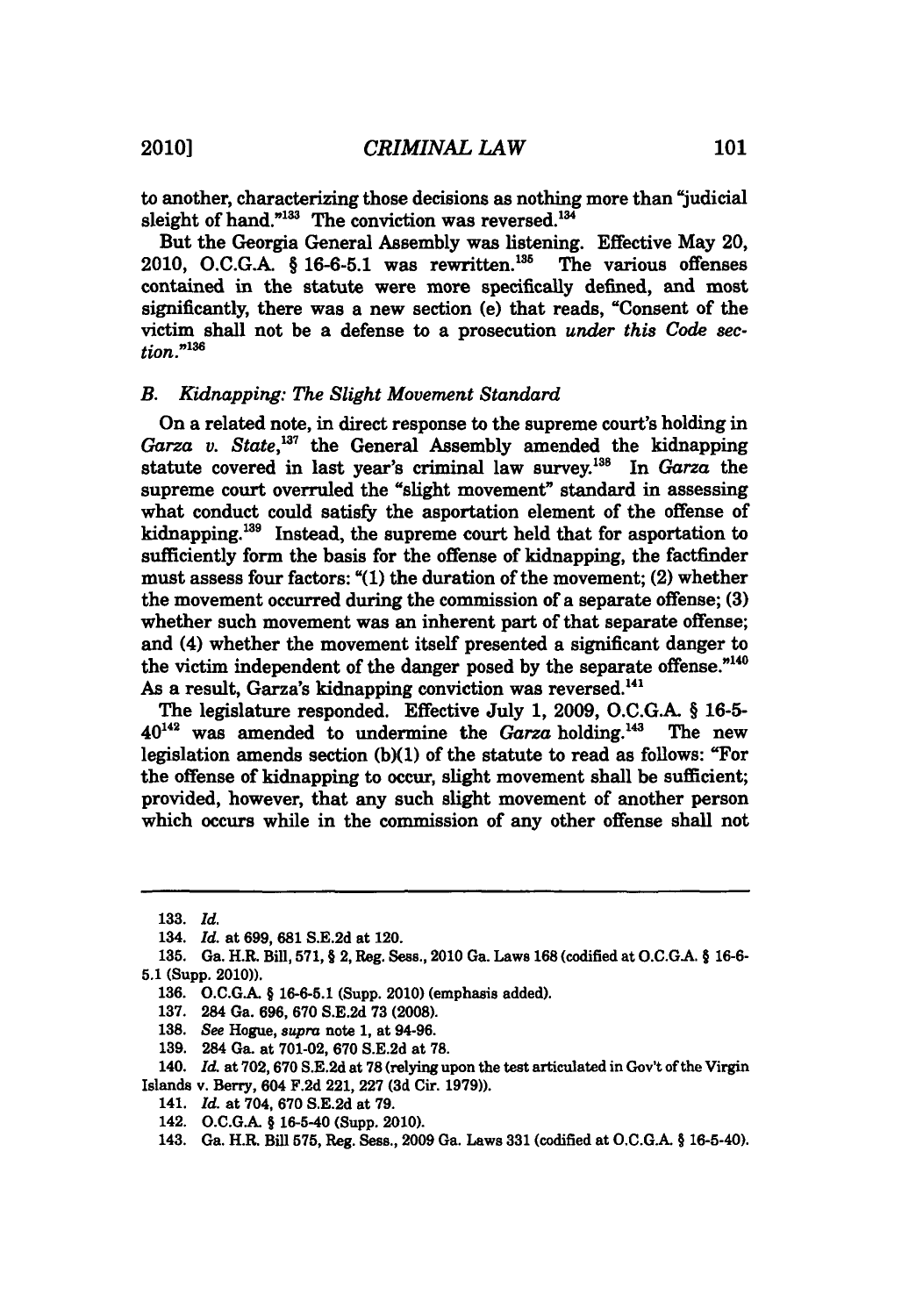constitute the offense of kidnapping if such movement is merely incidental to such other offense."<sup>144</sup>

#### VI. **SENTENCING**

### *A. First Offenders*

It is error to disqualify an individual who is serving a sentence under the First Offender  $Act^{145}$  from serving as a prospective juror.<sup>146</sup> **O.C.G.A.** *§* **15-12-163(b)(5)"** provides that in felony jury trials, the state or the accused may object to the seating of a juror who "has been convicted of a felony in a federal court or any court of a state of the United States and the juror's civil rights have not been restored."<sup>148</sup> In a case of first impression, the supreme court in *Humphreys v. State"9* was asked to consider whether that statute applied to individuals serving a sentence under the First Offender Act.<sup>150</sup> The supreme court noted that the juror disqualification statute expressly applies to those who have been convicted of a felony offense, and the First Offender Act expressly provides for punishment *"without entering a judgment of guilt."''* Accordingly, the supreme court "conclude[d] that a person who has been placed on probation or sentenced to a term of confinement pursuant to the First Offender Act is not incompetent to serve as a petit juror under **[O.C.G.A.]** *§* **15-12-163(b)(5)** either before or after being discharged without an adjudication of guilt."<sup>152</sup>

## *B. Death Penalty*

On interim review of a death penalty case, the supreme court in *Pope v. State*<sup>153</sup> addressed the question of whether the trial court could order a psychological evaluation of the defendant over his objection.<sup>154</sup> During the pretrial phase of the case, "[tihe trial court repeatedly inquired of defense counsel if they anticipated presenting expert mental

<sup>144.</sup> *O.C.G.A.* **§** 16-5-40(bXl).

<sup>145.</sup> **O.C.G.A. §§** 42-8-60 to **-66 (1997 &** Supp. 2010).

<sup>146.</sup> Humphreys v. State, **287** Ga. **63, 71,** 694 **S.E.2d 316, 327** (2010).

<sup>147.</sup> **O.C.G.A. § 15-12-163(bX5)** (2008).

<sup>148.</sup> *Id.*

<sup>149.</sup> **287** Ga. **63,** 694 **S.E.2d 316** (2010).

**<sup>150.</sup>** *Id. at 69,* 694 **S.E.2d** at **326.**

**<sup>151.</sup>** *Id.* at **70,** 694 **S.E.2d** at **326-27;** *see* **O.C.GA. §** 42-8-60(a).

**<sup>152.</sup>** *Humphreys,* **287** Ga. at **71,** 694 **S.E.2d** at **327.**

**<sup>153. 286</sup>** Ga. **1, 685 S.E.2d 272 (2009).**

<sup>154.</sup> *Id.* at **3, 685 S.E.2d** at 274.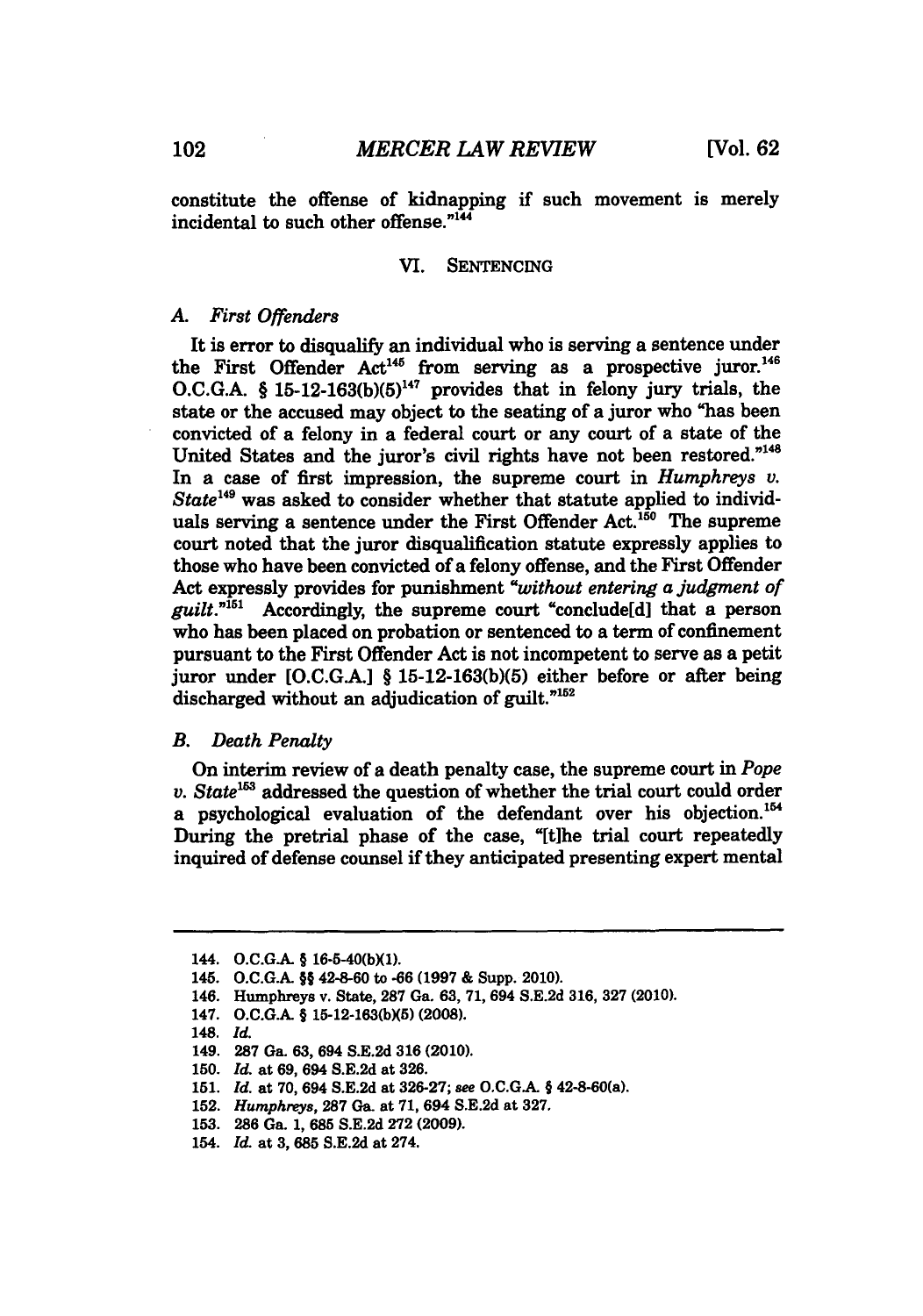health testimony at trial."<sup>155</sup> The defense "repeatedly responded that they had no present intention of doing so" but assured the trial court that they would advise the court if and when they made any decision to seek a mental health examination of their client.<sup>156</sup> The trial court was very concerned that defense counsel might forego an evaluation, only to have a mental retardation claim raised in later habeas corpus proceedings. So over defendant's objection, the trial court ordered the defendant to undergo a competency and mental retardation evaluation. The court also ordered that a copy of the report be provided to the State after defense counsel had reviewed it and advised the trial court of the findings and whether they related to the underlying case.<sup>157</sup>

In the next hearing, the State informed the trial court that it had instructed Central State Hospital not to provide the State with a copy of the report, so the State had not seen the report. At that time, the defense made a copy of the report and provided it to the trial court. There was no further discussion regarding the State's access to that  $report.<sup>158</sup>$ 

The law does place a duty upon the trial court to conduct sua sponte a competency hearing "when there is information which becomes known to it, prior to or at the time of the trial, sufficient to raise a bona fide doubt regarding the defendant's competence."<sup>159</sup> The problem here, the supreme court reasoned, was that the trial court's motivation in ordering the mental evaluation was not a concern for the defendant's competence but was instead "solely for the purpose of ensuring that claims regarding mental health are not eventually raised on habeas corpus."160 This motivation is not sufficient to trump the defendant's Fifth Amendment<sup>161</sup> right to remain silent and to protect his privilege against selfincrimination.<sup>162</sup> The supreme court ruled that the trial court's order for the psychological evaluation was an error and ordered that the report be kept under seal unless the defense elected to present any mental health expert testimony at defendant's trial.<sup>163</sup>

- **155.** *Id.*
- **156.** *Id.*

**158.** *Id.*

**160.** *Id. at 4,* **685 S.E.2d** at **275.**

- **162.** *Pope,* **286** Ga. at 3-4, **685 S.E.2d** at 274.
- **163.** *Id.* at 4-5, **685 S.E.2d** at **275.**

**<sup>157.</sup>** *Id.*

**<sup>159.</sup>** *Id. at 4,* **685 S.E.2d** at **274-75.**

**<sup>161.</sup> U.S. CONST.** amend. V.